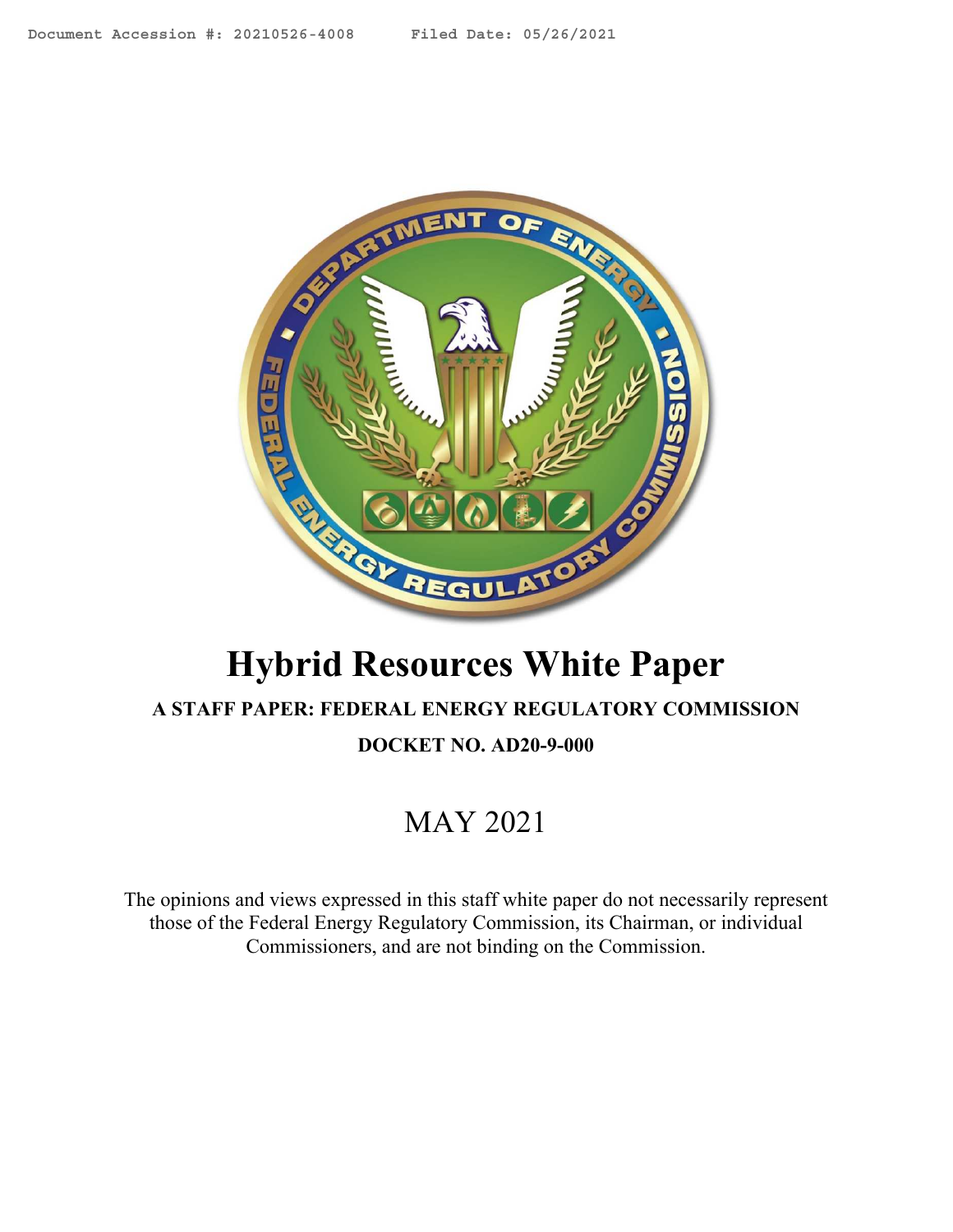Docket No. AD20-9-000

## **Table of Contents**

| I.                                                                                     |  |
|----------------------------------------------------------------------------------------|--|
| Π.                                                                                     |  |
| A.                                                                                     |  |
| 1.                                                                                     |  |
| 2.                                                                                     |  |
| III.                                                                                   |  |
| A.                                                                                     |  |
| 1.                                                                                     |  |
| 2.                                                                                     |  |
| 3.                                                                                     |  |
| 4.                                                                                     |  |
| 5.                                                                                     |  |
| 6.                                                                                     |  |
| <b>B.</b>                                                                              |  |
|                                                                                        |  |
| IV.                                                                                    |  |
| А.                                                                                     |  |
|                                                                                        |  |
| 2.                                                                                     |  |
| B.                                                                                     |  |
| 1.                                                                                     |  |
| 2.                                                                                     |  |
| 3.                                                                                     |  |
| Eligibility to Participate in Energy, Capacity, and Ancillary Service Markets 30<br>C. |  |
| 1.                                                                                     |  |
| 2.                                                                                     |  |
|                                                                                        |  |
| D.                                                                                     |  |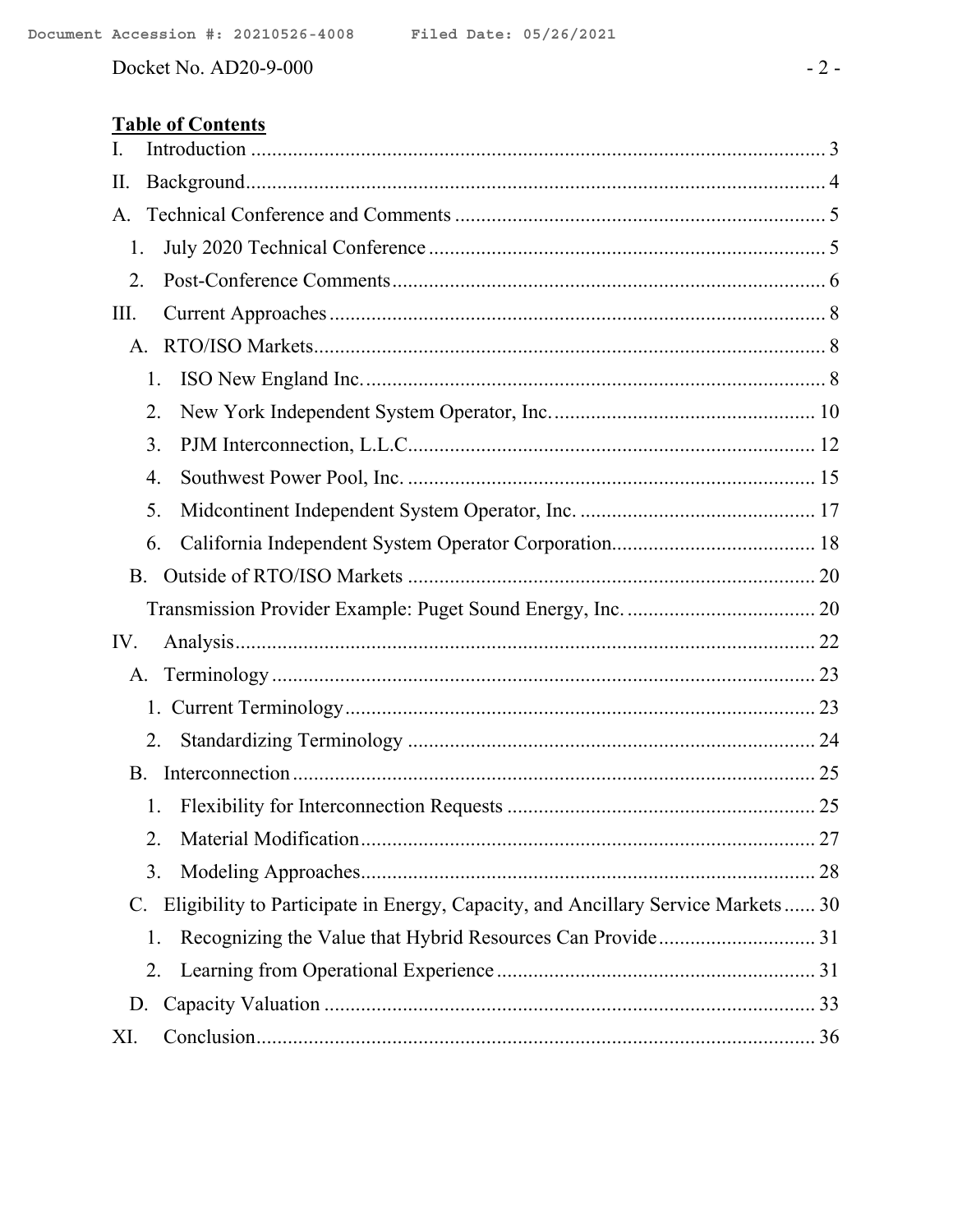Docket No. AD20-9-000 - 3 -

#### **I. Introduction**

 $\overline{a}$ 

This staff white paper examines hybrid resources. The information in this white paper was developed through the Commission's July 2020 Hybrid Resources technical conference in Docket No. AD20-9-000**<sup>1</sup>** and the post-conference comments. The technical conference focused on the growth of co-located hybrid and integrated hybrid resources and the current approaches to interconnecting such resources and allowing for their participation in the Regional Transmission Organization (RTO) and Independent System Operator (ISO) markets, as well as outside of RTO/ISO markets. In particular, the conference focused on generation paired with electric storage. This white paper includes excerpts from the record, also reflecting additional staff research and updates from RTO/ISO proceedings.

The terms hybrid resource, co-located resource, and mixed technology resources, among others, are all commonly used by industry to refer to resources that share a point of interconnection and incorporate at least two different resource types. As discussed below, the installation of these resources has been increasing rapidly over recent years, prompting a discussion of how they are interconnected across the country, and incorporated into wholesale markets in particular. These resources are often broken into two general categories: (1) co-located hybrid resources, generally referring to sets of resources that are modeled and dispatched as two (or more) separate resources that share a single point of interconnection; and (2) integrated hybrid resources (also referred to as co-controlled or integrated control hybrid resources), generally referring to sets of resources that share a single point of interconnection, and are modeled and dispatched as a single integrated resource.**<sup>2</sup>** While diverse terminology exists, this white paper refers to such resources as "co-located hybrid resources" and "integrated hybrid resources," respectively. The expansion of co-located hybrid resources and integrated hybrid resources is so new that various regions have different definitions of what constitutes a

**<sup>2</sup>** *Hybrid Resources*, 174 FERC ¶ 61,034, at P 4 (2021) (Order Directing Reports). In January 2021, the Commission issued an Order Directing Reports requiring each RTO/ISO to provide certain information to the Commission regarding co-located hybrid and integrated hybrid resource participation in their markets.

**<sup>1</sup>** *Notice of Technical Conference re Hybrid Resources*, Docket No. AD20-9-000 (Apr. 7, 2020), https://www.ferc.gov/sites/default/files/2020-06/20200407120752-AD20- 9-000.pdf (Notice of Technical Conference); *Supplemental Notice of Technical Conference re Hybrid Resources*, Docket No. AD20-9-000 (June 16, 2020), https://elibrary.ferc.gov/eLibrary/filelist?document\_id=14869484&accessionnumber=202 00616-3067; *Supplemental Notice of Technical Conference re Hybrid Resources*, Docket No. AD20-9-000 (July 13, 2020), https://www.ferc.gov/sites/default/files/2020-07/AD20- 9-000-Supp-Tech-Conf.pdf.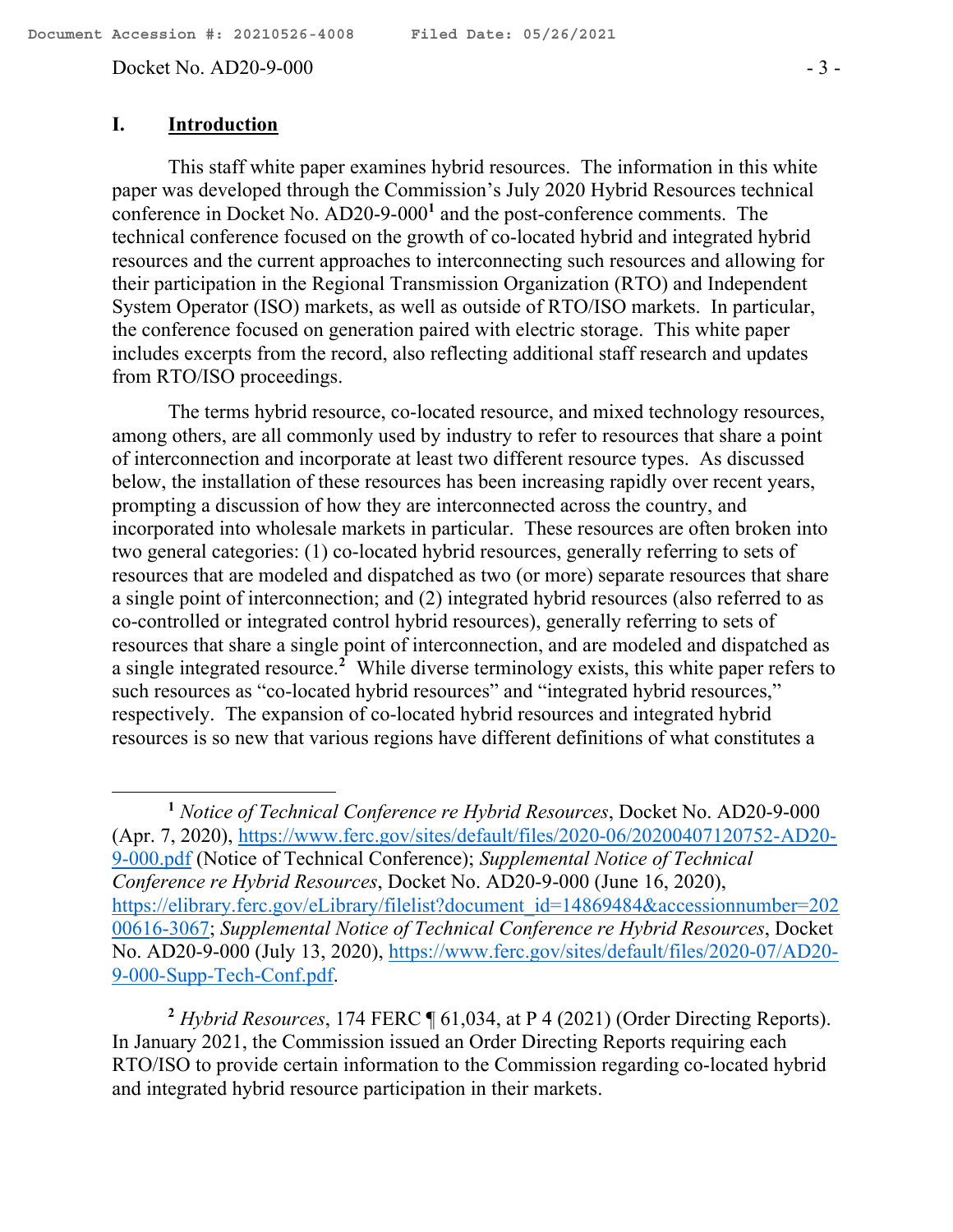#### Docket No. AD20-9-000 - 4 -

co-located hybrid or integrated hybrid resource, and many are currently undertaking stakeholder processes to better assess how to categorize such resources.

This white paper provides an analysis of selected issues including co-located hybrid and integrated hybrid resource terminology, interconnection, market participation, and capacity accreditation. The white paper also highlights some policy issues of continued interest regarding increases in co-located hybrid and integrated hybrid resource participation in organized wholesale electric markets, as well as in non-RTO/ISO regions. While this white paper is not an exhaustive list of considerations for co-located hybrid and integrated hybrid resources, it focuses on a number of issues to summarize and build upon the information gained in the technical conference proceeding.

#### **II. Background**

 $\overline{\phantom{a}}$ 

Interest in co-located hybrid and integrated hybrid resources has accelerated in recent years. Because current co-located hybrid and integrated hybrid resources frequently include battery storage paired with intermittent generation, the increased interest in co-located hybrid resources and integrated hybrid resources is at least in part attributable to the recent growth in electric storage resources.**<sup>3</sup>** Co-located and integrated hybrid resource deployment has increased in both RTO/ISO and non-RTO/ISO regions, with growth concentrated in certain RTOs/ISOs, most notably in the California Independent System Operator Corporation (CAISO).**<sup>4</sup>**

The vast majority of publicly announced co-located hybrid or integrated hybrid projects are solar photovoltaic (PV) combined with battery electric storage, but project developers have also announced wind combined with electric storage, natural gas

**3** *See* Gramlich, Rob et al., *Enabling Versatility: Allowing Hybrid Resources to Deliver Their Full Value to Customers*, at 5 (Sep. 2019), https://energystorage.org/thought-leadership/enabling-versatility-allowing-hybridresources-to-deliver-their-full-value-to-customers/#:~:text=Become%20a%20Member- ,Enabling%20Versatility%3A%20Allowing%20Hybrid%20Resources%20to%20Deliver %20Their%20Full%20Value,differently%20than%20traditional%20generator%20resour ces; CAISO Hybrid Resources Issue Paper at 3, http://www.caiso.com/Documents/IssuePaper-HybridResources.pdf.

<sup>4</sup> In American Wind Energy Association's (AWEA) prepared remarks for the Hybrid Resources Technical Conference, Adam Stern notes that 10% of resources in RTO/ISO interconnection queues nationwide are co-located or hybrid projects (i.e., colocated hybrid or integrated hybrid projects, respectively). Speaker Materials of Adam Stern at 1. In its post-conference comments, CAISO notes that, of all active interconnection requests in its queue, 47.6% are co-located or hybrid, and, of those submitted in 2020, 58% are co-located or hybrid. CAISO Comments at 2.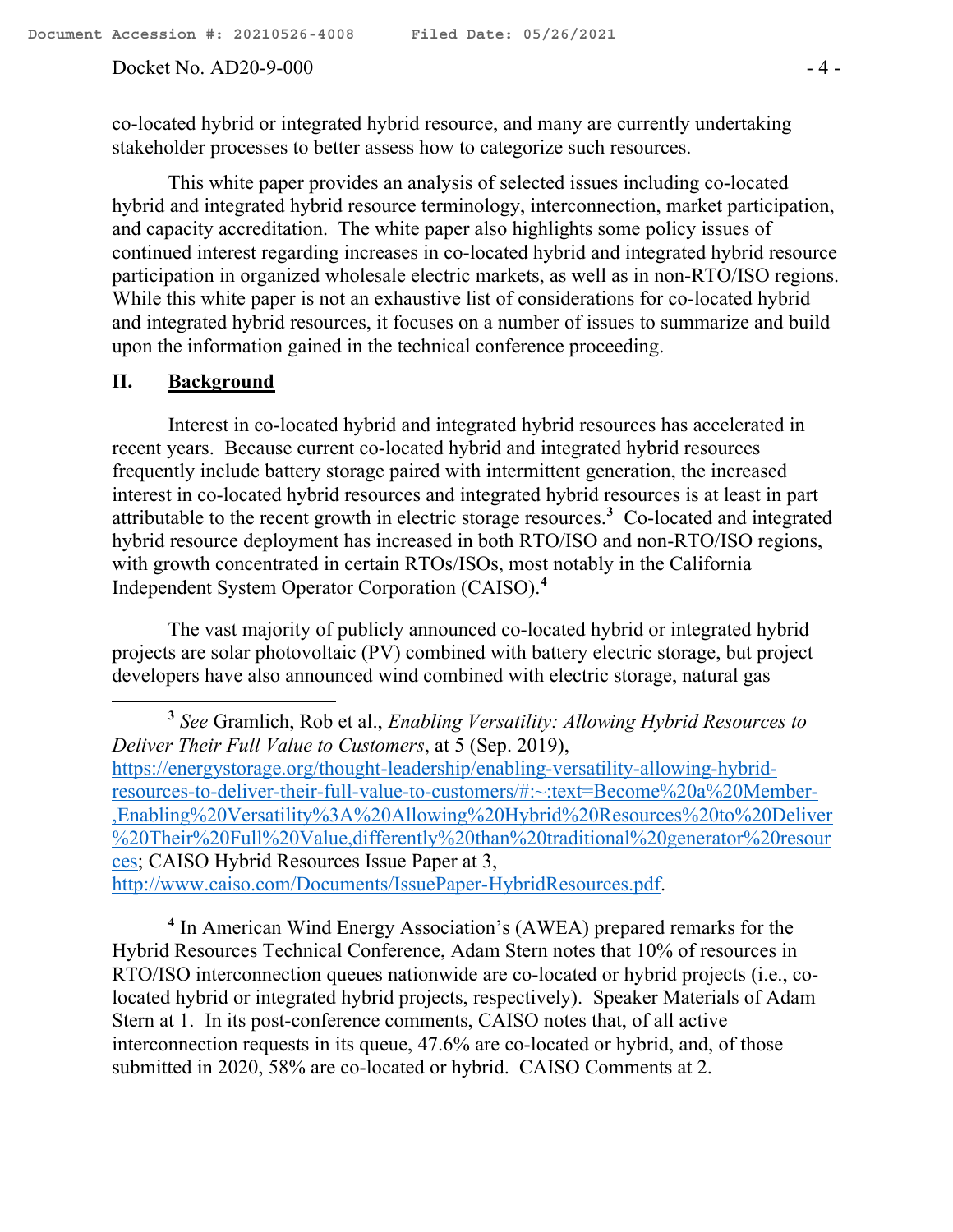$\overline{a}$ 

#### Docket No. AD20-9-000 - 5 -

combined with electric storage, and even solar combined with wind and electric storage projects.**<sup>5</sup>** One driver of the increase in co-located hybrid and integrated hybrid resources is that some configurations allow the electric storage component of the resource to qualify for increased financial incentives, including the federal Investment Tax Credit and certain state incentives for electric storage resources that charge from renewable resources.**<sup>6</sup>** These financial benefits, in addition to the opportunity for wholesale market revenues, could attract further investment in hybrid technologies and projects, potentially leading to increased competition and market efficiency. At the beginning of 2020, the six Commission-jurisdictional RTOs/ISOs reported collectively greater than 62 gigawatts of co-located hybrid and integrated hybrid projects in their interconnection queues.**<sup>7</sup>**

#### **A. Technical Conference and Comments**

#### **1. July 2020 Technical Conference**

Commission staff held a technical conference to discuss co-located hybrid resources and integrated hybrid resources on July 23, 2020.**<sup>8</sup>** During the technical

**6** *See, e.g.*, AWEA Comments at 9-10; Savion Comment at 3; R Street Comments at 3; ACORE Comments at 2; MISO Comments at 5; Enel North America, Inc. (Enel) Comments at 4. The Further Consolidated Appropriations Act of 2020 delayed the phasedown of the Investment Tax Credit. The credit is currently 26 percent for all projects (residential and commercial) that begin construction in 2021 and 2022, 22 percent for all projects that begin construction in 2023, and zero percent for residential projects and 10 percent for commercial projects that begin construction after 2023. *See* Further Consolidated Appropriations Act, 2020, Pub. L. No, 116–94, 133 Stat. 2535 (2019).

**7** *See* Berkley Lab Electricity Markets & Policy, *Generation, Storage, and Hybrid Capacity in Interconnection Queues*, https://emp.lbl.gov/generation-storage-and-hybridcapacity.

**8** *Supplemental Notice of Technical Conference re Hybrid Resources*, Docket No. AD20-9-000 (July 13, 2020), https://www.ferc.gov/sites/default/files/2020-07/AD20-9- 000-Supp-Tech-Conf.pdf.

**<sup>5</sup>** Research by Lawrence Berkeley National Laboratory found that solar/storage hybrids made up approximately 85 percent of the capacity of hybrid resources in the interconnection queues nationwide at the beginning of 2020. *See* Berkley Lab Electricity Markets & Policy, *Generation, Storage, and Hybrid Capacity in Interconnection Queues*, https://emp.lbl.gov/generation-storage-and-hybrid-capacity. *See also*, AWEA Comments at 8, which contains a chart of current hybrid resource types by region.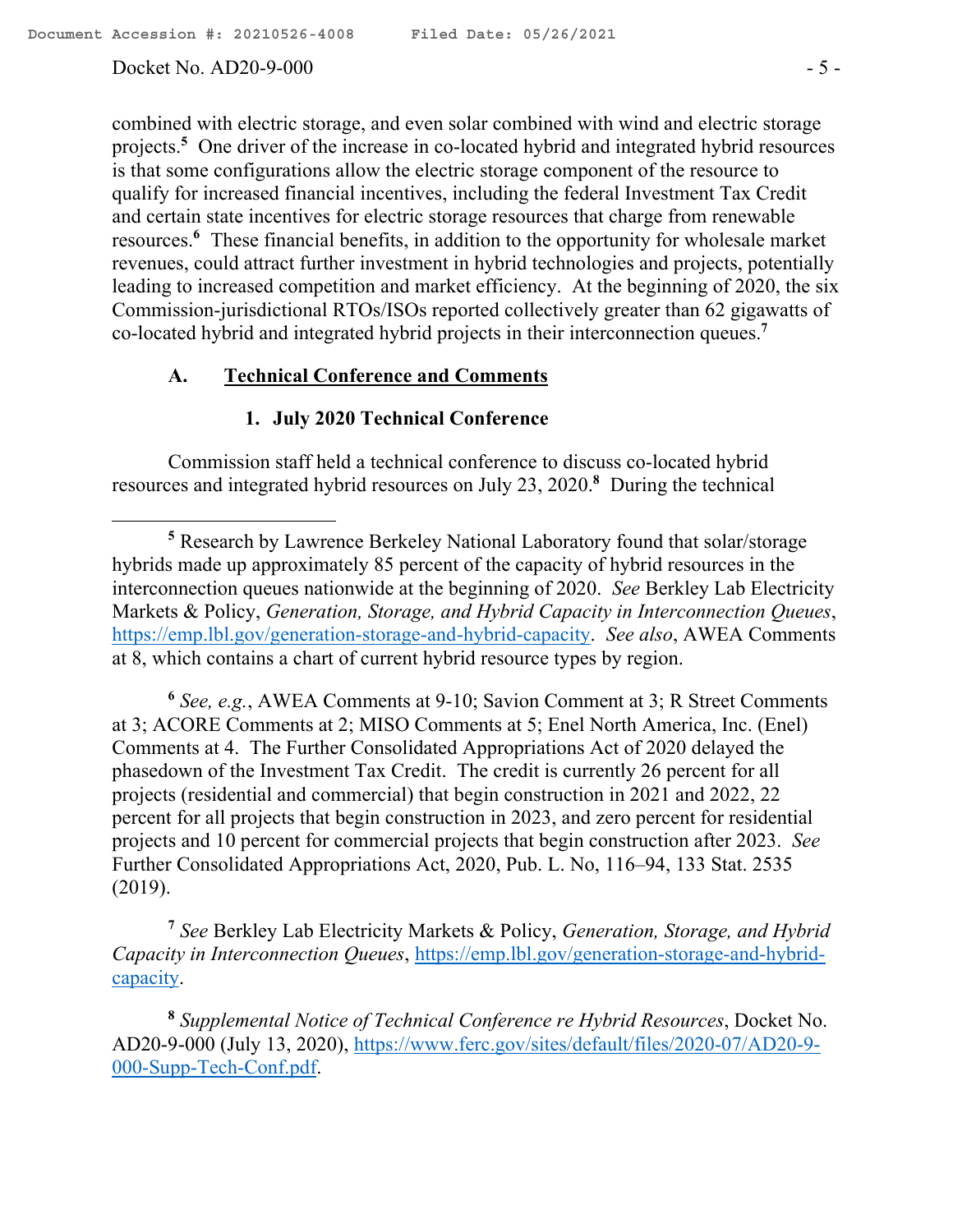#### Docket No. AD20-9-000 - 6 -

conference, participants discussed issues related to the terminology, interconnection, market rules, and capacity valuation for co-located hybrid and integrated hybrid resources, among other issues. The technical conference provided an opportunity for staff and industry representatives to discuss the benefits and challenges of integrating colocated and integrated hybrid resources, as well as the status of the ongoing efforts to address these challenges.

In these discussions, experts in industry, academia, and at RTOs/ISOs all emphasize how quickly co-located hybrid and integrated hybrid resources have been added to interconnection queues, and the relative lack of operational experience with these resources in many regions. Various panelists note that, as recently as two years ago, there were virtually no co-located hybrid or integrated hybrid resources in interconnection queues, and today there are 102 gigawatts of solar paired with storage, and 11 gigawatts of wind paired with storage in interconnection queues across the country, including both RTO/ISO regions and non-RTO/ISO regions.**<sup>9</sup>**

Factors driving the increase in co-located hybrid and integrated hybrid resources include lower costs for battery, wind, and solar resources, and the federal Investment Tax Credit.<sup>10</sup> Various participants note the work ahead to accommodate co-located hybrid and integrated hybrid resources, but it is evident from discussions during the technical conference that RTOs/ISOs, other industry stakeholders, and the academic community are all invested in addressing terminology, defining a path for interconnection, and reviewing energy, capacity, and ancillary services market rules to determine what changes may be required to address the growing number of these hybrid resources. While not a focus of the technical conference, participants also reference the need to consider and discuss market power issues in relation to co-located hybrid and integrated hybrid resources.

#### **2. Post-Conference Comments**

The Commission received post-conference comments from five RTOs/ISOs: CAISO, PJM Interconnection, L.L.C. (PJM), New York Independent System Operator, Inc. (NYISO), Midcontinent Independent System Operator, Inc. (MISO), and ISO New England Inc. (ISO-NE). The Commission also received comments from a number of stakeholders from industry and academia. Some commenters recommend that the Commission allow regional stakeholder processes to address co-located hybrid and integrated hybrid resource integration issues and that the Commission should not act

 $\overline{a}$ 

**<sup>9</sup>** Tr. 17-18 (Will Gorman).

**<sup>10</sup>** Tr. 18 (Will Gorman).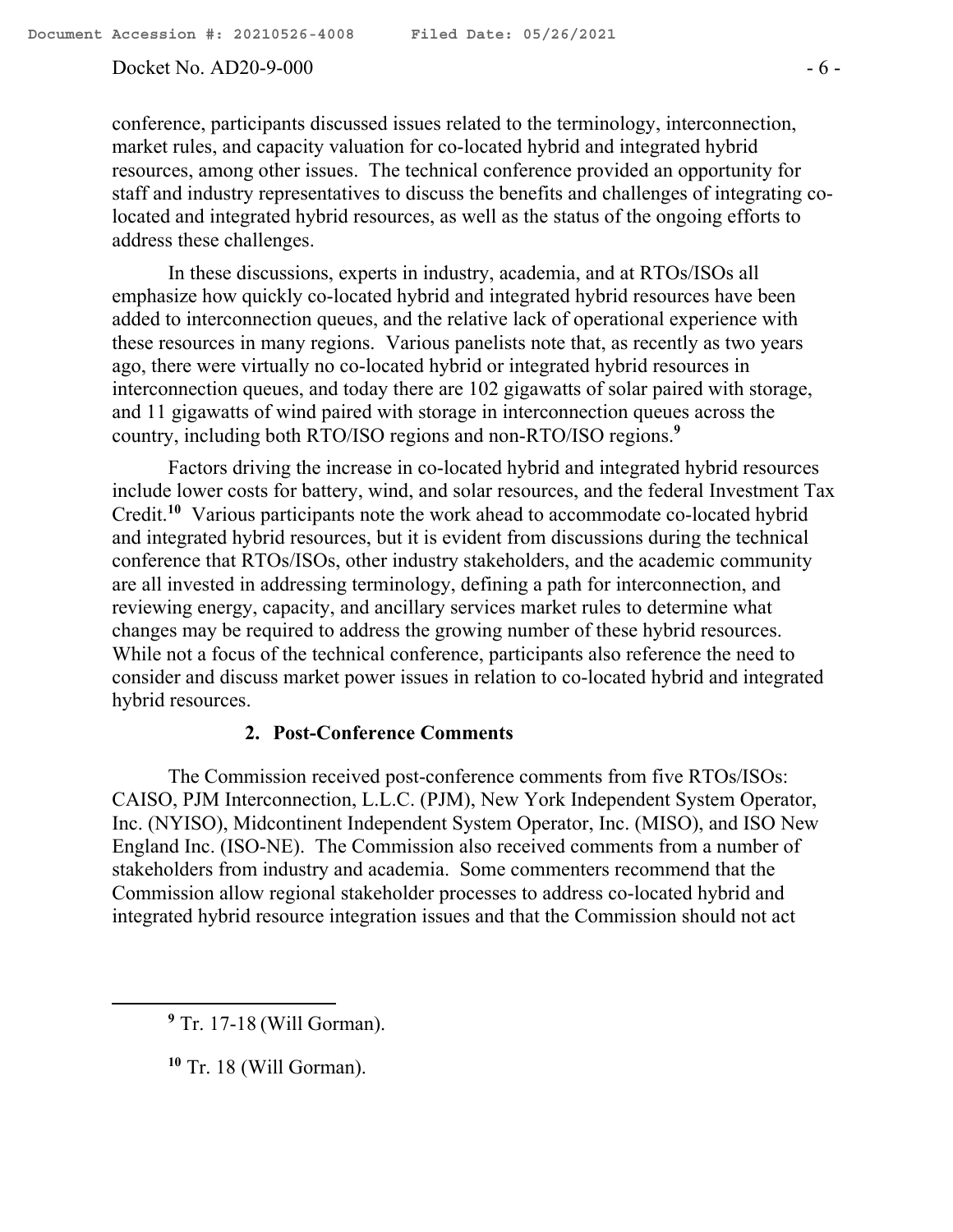#### Docket No. AD20-9-000 - 7 -

generically at this time.**<sup>11</sup>** These commenters maintain that allowing the various regions to continue their ongoing stakeholder processes would accommodate differences in penetration of co-located hybrid and integrated hybrid resources and would allow for needed flexibility in accommodating regional differences.**<sup>12</sup>** Other commenters request that the Commission ask market operators to identify and address potential limitations to co-located hybrid and integrated hybrid resource participation in organized wholesale markets.**<sup>13</sup>** Commenters note that a large number of co-located hybrid and integrated hybrid resources are located outside of RTO/ISO regions.**<sup>14</sup>** Commenters state that one fundamental issue to be resolved is the amount of control RTOs/ISOs should exercise over co-located hybrid and integrated hybrid resources.**<sup>15</sup>** Commenters also note that it is unclear whether operating as an integrated hybrid resource as opposed to a co-located hybrid resource will result in a more economically efficient market solution for the system or for the hybrid asset itself.**<sup>16</sup>** Furthermore, some note that the use of AC or DC coupling of the component resources affects how the resource can interact with the market, and may affect how it is categorized (as a co-located hybrid or integrated hybrid).**<sup>17</sup>**

A number of commenters emphasize the need for flexibility at all stages of the colocated hybrid and integrated hybrid project lifecycle. This lifecycle includes: (1) entering the interconnection queue and determining whether the co-located hybrid or integrated hybrid project will operate as a single or multiple resource type; (2) navigating changes that may come up during the interconnection process; (3) determining how best to operate the resource; and (4) assessing how the resource can operate in the market most economically.**<sup>18</sup>** In addition, other commenters emphasize the need for integrated hybrid and co-located hybrid resources to be able to provide all services that they are

 $\overline{a}$ 

**<sup>14</sup>** SEIA Comments at 3.

**<sup>15</sup>** American Council on Renewable Energy (ACORE) Comments at 4.

**<sup>16</sup>** Electric Power Research Institute (EPRI) Comments at 7.

**<sup>17</sup>** AWEA Comments at 14-15.

**<sup>18</sup>** ACORE Comments at 1-6; AWEA Comments at 1-34; R Street Institute Comments at 1-6; SEIA Comments at 1-8.

**<sup>11</sup>** Edison Electric Institute (EEI) Comments at 2, 6; NYISO Comments at 2.

**<sup>12</sup>** EEI Comments at 6-9.

**<sup>13</sup>** Solar Energy Industries Association (SEIA) Comments at 2-4.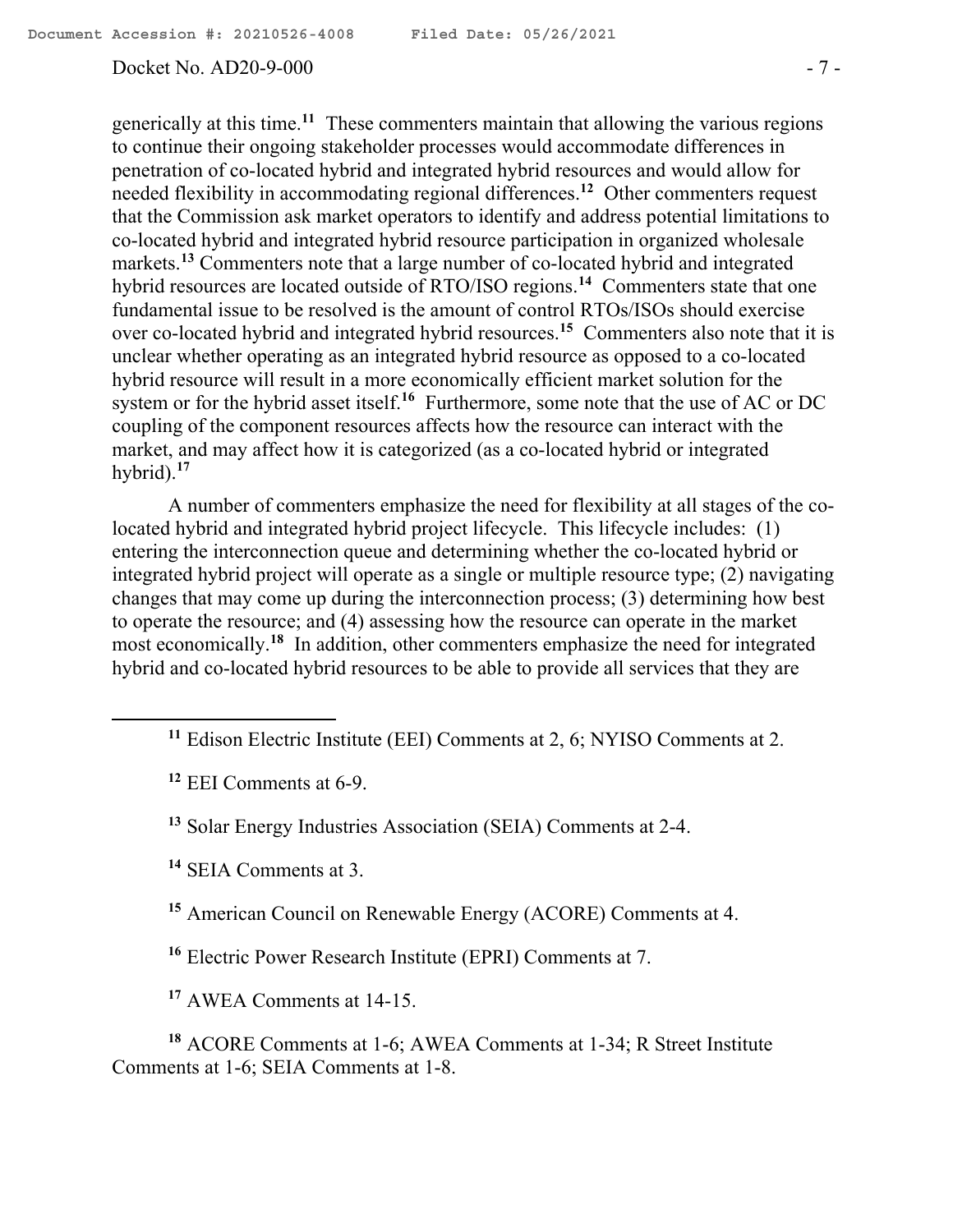#### Docket No. AD20-9-000 - 8 -

capable of providing.**<sup>19</sup>** Furthermore, some commenters note that market power mitigation approaches may need to be modified, given that traditional reference levels based on opportunity costs may not be a good fit for co-located hybrid and integrated hybrid resources because such resources may have different opportunity costs.**<sup>20</sup>**

## **III. Current Approaches**

This section provides a summary of the status of co-located hybrid and integrated hybrid resource interconnection and wholesale market participation in each of the RTOs/ISOs, as well as provides one example outside of the RTO/ISO markets. Staff notes that RTO/ISO stakeholder proceedings are ongoing, and therefore the summary below is subject to change. The RTOs/ISOs will be providing an update to the Commission in July 2021 in response to the Commission's January 19, 2021 Order Directing Reports.

## **A. RTO/ISO Markets**

## **1. ISO New England Inc.**

ISO-NE interprets "co-located facilities" to mean any combination of generation and electric storage connected behind a common point of interconnection, and states that these resources can participate in both the energy market and Forward Capacity Market as separate resources or as a single resource.**<sup>21</sup>** ISO-NE views integrated hybrid resources as the subset of co-located hybrid resources that participate as a single energy market asset or a single capacity resource, and also allows for their participation as a single combined asset representing the entire facility.**<sup>22</sup>**

ISO-NE allows co-located hybrid or integrated hybrid resources to choose how they will be modeled and indicates that its existing rules generally accommodate the participation of such resources. In ISO-NE, the majority of co-located hybrid and integrated hybrid facilities are currently solar PV and batteries, with output of less than five megawatts. In ISO-NE, 75 co-located hybrid or integrated hybrid facilities qualified in 2019 or were expected to qualify in 2020 for the Forward Capacity Market and, of those, 32 facilities requested to be modeled and dispatched as a single integrated hybrid resource. ISO-NE's interconnection queue includes 57 MW of co-located hybrid or

**<sup>22</sup>** *Id.* at 2.

 $\overline{a}$ 

**<sup>19</sup>** AWEA Comments at 5, 13; R Street Institute Comments at 4.

**<sup>20</sup>** AWEA Comments at 29.

**<sup>21</sup>** ISO-NE Comments at 1.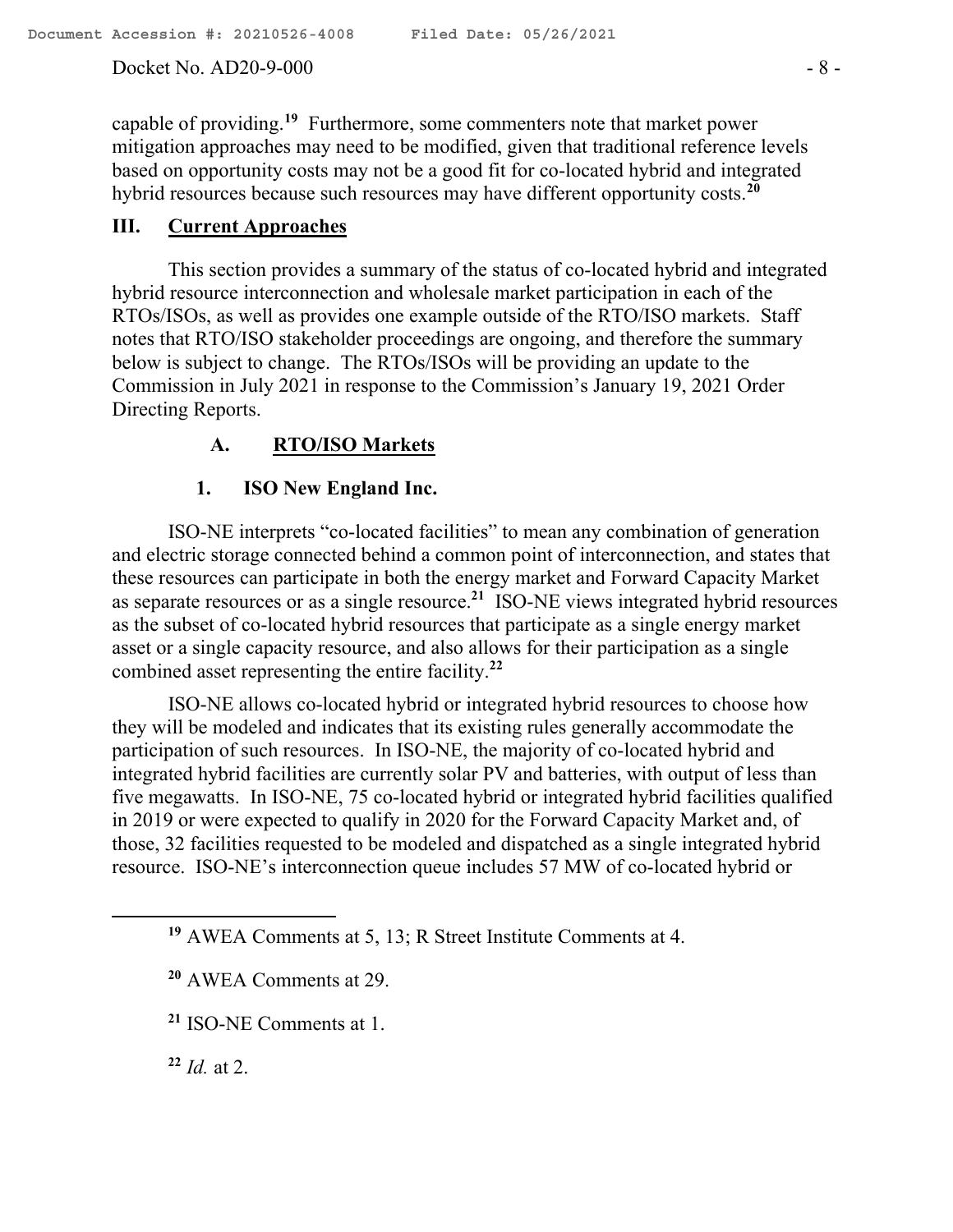Docket No. AD20-9-000 - 9 -

integrated hybrid resources.**<sup>23</sup>**

ISO-NE has not developed or implemented a specific participation model for integrated hybrid or co-located hybrid resources. Co-located facilities are able to participate as separate resources in ISO-NE's energy and capacity markets, and it remains the market participant's decision as to which participation model to choose. ISO-NE states that a single combined asset representing an integrated hybrid resource may participate as either a Continuous Storage Facility, a Settlement Only Generator (if the facility maximum output is under 5 MW and connected below 115 kV), or an Intermittent Generator (if the facility is primarily intermittent).**<sup>24</sup>** ISO-NE explains that, although a dominant configuration has not yet emerged in ISO-NE, from its perspective participation as an integrated hybrid Continuous Storage Facility is preferable to participation as separate co-located hybrid resources or as an integrated hybrid Intermittent Generator at this time because it reduces complexity related to dispatchability, reserve designations, and metering for DC-coupled facilities.**<sup>25</sup>** In April 2020, ISO-NE offered a training presentation for stakeholders, which details current market participation options for colocated hybrid and integrated hybrid facilities.**<sup>26</sup>** ISO-NE sees the task ahead as continuing to weigh the benefits and costs of all participation models as more integrated hybrid and co-located hybrid resources come online and dominant participation models begin to emerge.**<sup>27</sup>**

ISO-NE's existing interconnection process allows interconnection customers to propose a combined resource. ISO-NE does not limit the number and type of devices that may connect at the same point of interconnection as part of a single request, thus paired resources only need to submit one interconnection request.**<sup>28</sup>** ISO-NE also considers the addition of electric storage to an existing generating facility or to an existing Interconnection Request that is already in the interconnection queue to be a material

**<sup>23</sup>** *Id.* at 2-3.

l

**<sup>24</sup>** *Id.* at 2 n.1.

**<sup>25</sup>** *Id.* at 2, 7-10.

**<sup>26</sup>** *Id.* at 2. *See* ISO New England Inc., *Market Participation Options for Combined Intermittent/Electric Storage Facilities* (Apr. 2020), https://www.isone.com/static-assets/documents/2020/04/20200408-co-located-market-participation.pdf.

**<sup>27</sup>** ISO-NE Comments at 8.

**<sup>28</sup>** *Id.* at 4.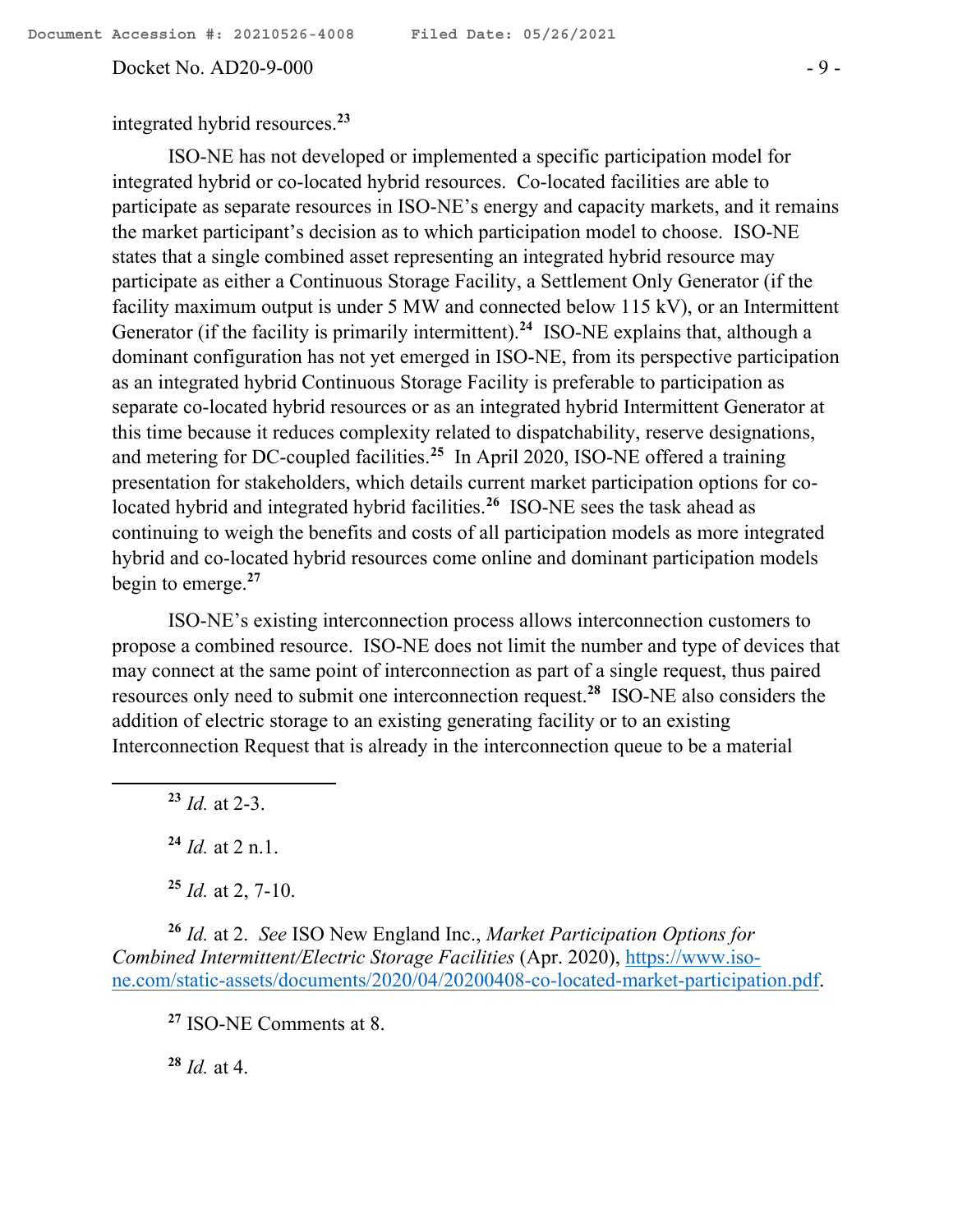#### Docket No. AD20-9-000 - 10 -

modification, which requires the submission of a new interconnection request.**<sup>29</sup>** However, the interconnection studies required for such a Material Modification would only include the incremental changes introduced with the addition of the electric storage resource; therefore, the interconnection process would likely proceed more quickly than a completely new interconnection request.**<sup>30</sup>**

With respect to capacity market participation, ISO-NE explains that a co-located hybrid resource generally qualifies as two separate capacity market resources: the storage component as a non-intermittent Generating Capacity Resource, and the generation component as an Intermittent Power Resource.**<sup>31</sup>** ISO-NE explains that an integrated hybrid resource qualifies in the Forward Capacity Market as a single non-intermittent Generating Capacity Resource or as a single Intermittent Power Resource depending on the configuration and relative size of the paired facilities.**<sup>32</sup>** ISO-NE states that it is currently conducting an Effective Load Carrying Capability (ELCC) analysis, which is one approach to capacity valuation discussed in greater detail below. ISO-NE notes that it will be studying hybrid resources as part of this effort, with initial results expected in 2021.**<sup>33</sup>**

## **2. New York Independent System Operator, Inc.**

NYISO explains that co-located hybrid and integrated hybrid projects are growing in number in NYISO because of perceived benefits such as the ability to improve the performance and flexibility of renewable energy, reduced development costs from sharing interconnection facilities, and additional financial incentives when electric storage charges using renewable energy.**<sup>34</sup>** NYISO highlights how its ongoing market

**<sup>32</sup>** *Id.*

 $\overline{a}$ 

**<sup>33</sup>** *Id.* at 17.

**<sup>34</sup>** NYISO Comments at 1.

**<sup>29</sup>** *Id.* at 5-6. Section 1 of the *pro forma* Large Generation Interconnection Procedure (LGIP) defines Material Modification as, "those modifications that have a material impact on the cost or timing of any Interconnection Request with a later queue priority date."

**<sup>30</sup>** ISO-NE Comments at 5.

**<sup>31</sup>** *Id.* at 17 and Attachment A, Slides 11-18.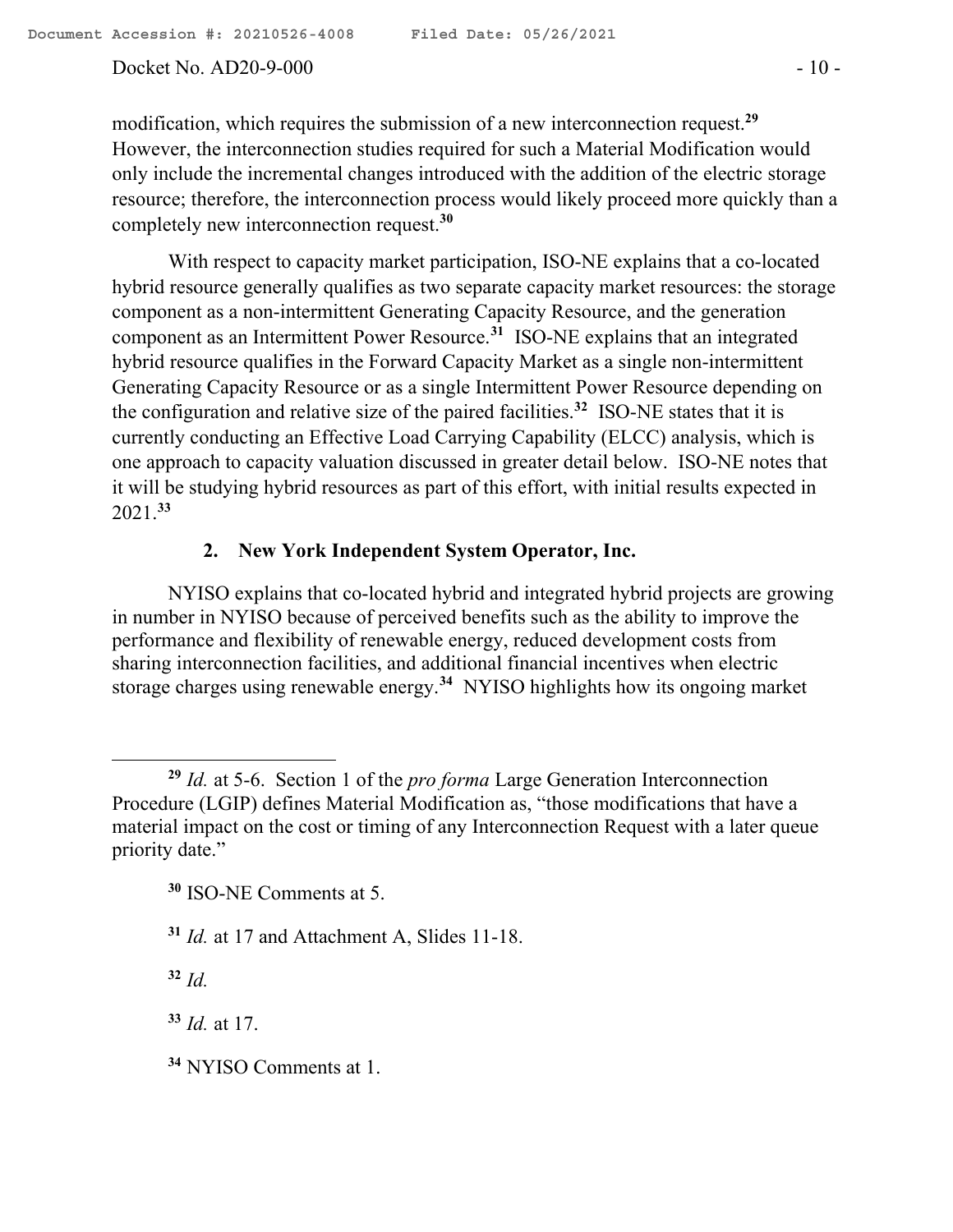#### Docket No. AD20-9-000 - 11 -

NYISO requests that the Commission provide each RTO/ISO with the flexibility to implement any Commission regulations for co-located hybrid and integrated hybrid resources in a manner that best fits its existing market design, regional needs, and regional and local reliability requirements.**<sup>36</sup>** In January 2021, NYISO made its first filing with the Commission specific to hybrid resources, which is limited to the colocated operation of an Energy Storage Resource (ESR) and a wind or solar intermittent power resource and builds upon existing market rules for dispatchable wind and solar intermittent power resources. NYISO articulates its decision to focus on co-located configurations as: (1) this resource combination is the most commonly requested by NYISO's stakeholders; and (2) NYISO expects that it will be able to develop the necessary market improvements and implement the proposed tariff revisions in the fourth quarter of 2021.**<sup>37</sup>** NYISO further states that, in 2021, it will work with NYISO stakeholders to develop a hybrid storage aggregation model that will allow an ESR and other resources located at the same point of interconnection to participate in the markets as an aggregated resource.**<sup>38</sup>**

In its co-located storage resource filing, NYISO states that its market design process identified a number of factors that support co-location of ESRs and renewables, including: (1) improving the performance and flexibility of renewable resources; (2) reducing development costs by sharing interconnection facilities; and (3) providing access to financial incentives that are available when ESRs use renewable energy to recharge or refill. In addition, NYISO states that its hybrid storage resource participation models will help reduce barriers to entry for ESRs moving forward.**<sup>39</sup>** NYISO also puts forth two new tariff-defined terms: "Co-Located Storage Resource (CSR)" and "CSR Scheduling Limit." NYISO defines a CSR as "a wind or solar Intermittent Power Resource and an Energy Storage Resource (two Generators) that: (a) are both located behind a single Point of Injection; (b) participate in the ISO Administered Markets as two

**<sup>35</sup>** *Id.* at 6, 9-11.

**<sup>36</sup>** *Id.* at 2.

l

**<sup>37</sup>** *N.Y. Indep. Sys. Operator, Inc.*, Transmittal, Docket No. ER21-1001-000, at 2 (filed Jan. 29, 2021).

**<sup>38</sup>** NYISO Comments at 6-7.

**<sup>39</sup>** *Id.* at 6.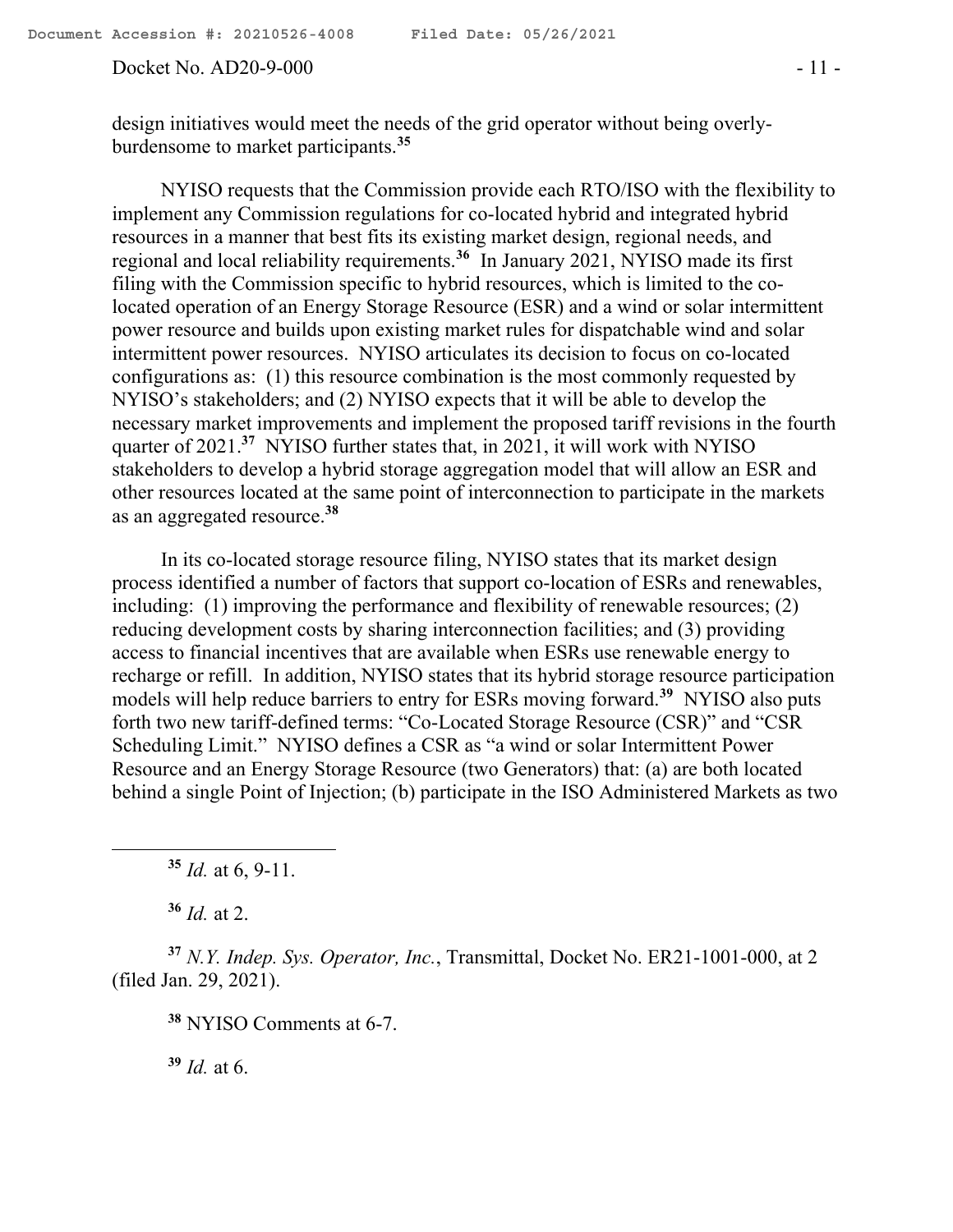Docket No. AD20-9-000 - 12 -

distinct Generators; and (c) share a set of CSR Scheduling Limits."**<sup>40</sup>** NYISO defines CSR Scheduling Limit as establishing "the maximum, combined Regulation Capacity, Operating Reserve and Energy injection schedules for, and the maximum net injection by a CSR's Generators. The CSR withdrawal Scheduling Limit sets the maximum, combined Regulation Capacity and Energy withdrawal schedules for, and the maximum net withdrawal by a CSR's Generators."**<sup>41</sup>**

The Commission accepted NYISO's proposed tariff revisions to implement its CSR Participation Model as just and reasonable. In particular, the Commission found that these tariff revisions will enhance the eligibility and participation of CSR component resources, as well as for ESRs more generally, in NYISO's energy, ancillary services and capacity markets. As such, the Commission accepted a portion of NYISO's proposed tariff revisions relevant to NYISO's co-located storage participation model, effective March 31, 2021, and directed a compliance filing identifying the proposed effective date for the remaining proposed tariff revisions in the fourth quarter of 2021.**<sup>42</sup>**

## **3. PJM Interconnection, L.L.C.**

PJM's tariff does not include a formal definition of either "co-located" or "hybrid resources." In its post-technical conference comments, PJM uses the term "mixed technology resources" to describe both integrated hybrid and co-located resource types.**<sup>43</sup>** PJM is also unique in its usage of the terms "open-loop system," in which the storage component can charge from the grid, and "closed-loop system," in which the storage component is solely charged from the other component resource of the co-located or integrated hybrid.**<sup>44</sup>**

As of August 2020, PJM had 14,061 MW of mixed technology resources in its interconnection queue, including 13,645 MW of solar PV-battery combinations across 133 projects. PJM also reports that mixed technology resources account for 20% of all proposed solar PV generation in PJM on an energy basis, as of the same date.**<sup>45</sup>** PJM has undertaken a stakeholder process to make improvements to its business practice manuals

**<sup>40</sup>** *Id.* at 8.

**<sup>41</sup>** *Id*.

 $\overline{\phantom{a}}$ 

**<sup>42</sup>** *N.Y. Indep. Sys. Operator, Inc*, 174 FERC ¶ 61,242 (2021).

**<sup>43</sup>** PJM Comments at 2.

**<sup>44</sup>***Id.*; Speaker materials of Andrew Levitt at 3 n.1.

**<sup>45</sup>** PJM Comments at 3.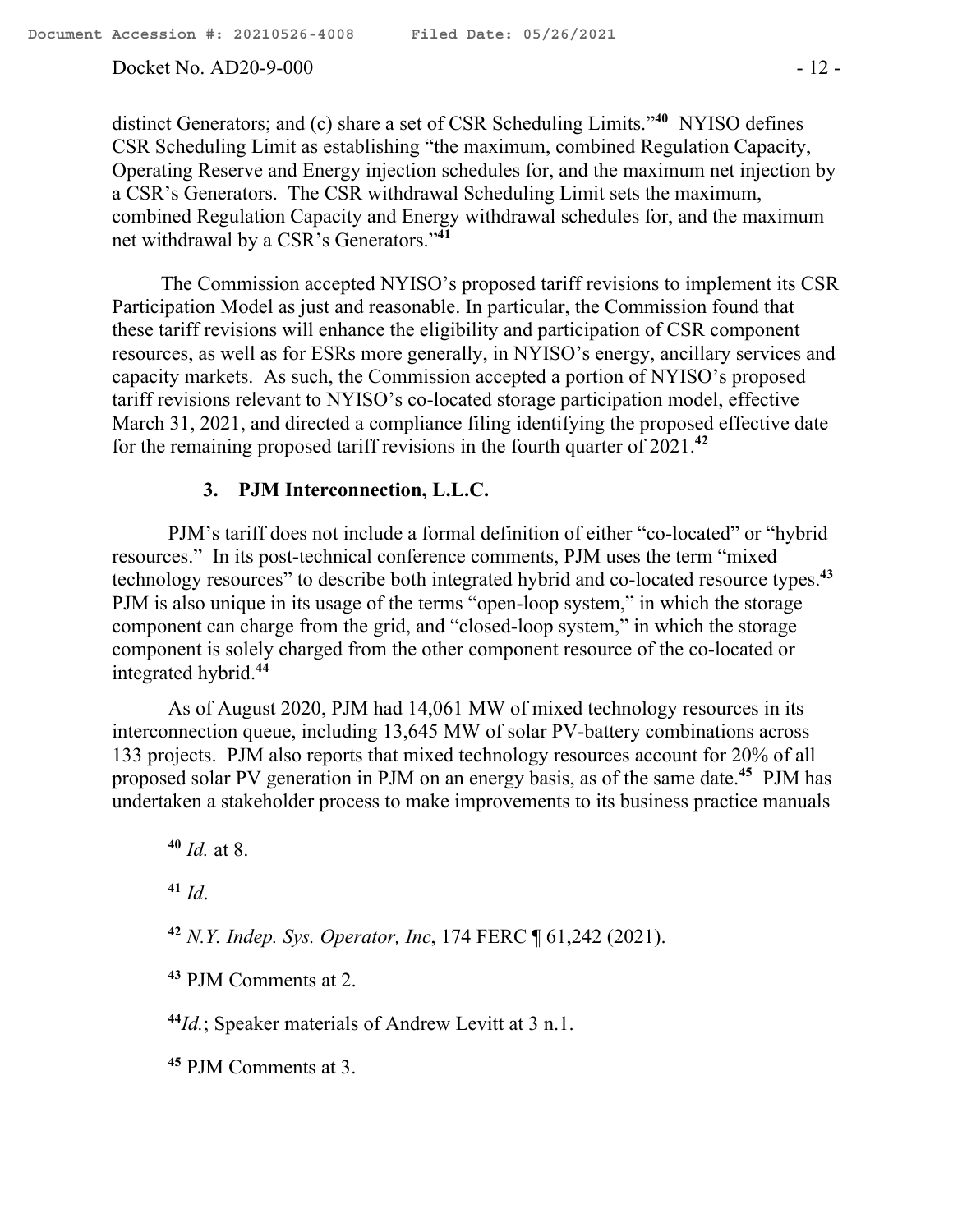#### Docket No. AD20-9-000 - 13 -

to ensure mixed technology resources have clear business rules to guide their participation in the PJM markets. PJM also indicates that it is discussing how to facilitate the interconnection of integrated and co-located hybrid resources, as well as participation in its energy and ancillary services markets, as part of the ongoing stakeholder process.**<sup>46</sup>**

While integrated and co-located hybrid resources can currently operate in PJM's energy, capacity, and ancillary services markets today, PJM acknowledges that very few are currently operating as an integrated hybrid resource in its markets.**<sup>47</sup>** PJM states that this can largely be attributed either to operator preference to run the respective components as separate (co-located hybrid) entities or to the queue status of the projects. PJM mentions that its Distributed Energy Resource & Inverter-based Resource Subcommittee is entertaining a proposal for integrated hybrid resources to participate in these markets as a single unit. Moreover, PJM states that, under this proposal, mixed technology with no significant interaction between the components may participate in these markets as separate (co-located hybrid) resources.**<sup>48</sup>**

PJM's approach to integrated and co-located hybrid resources presumes that the plant owner/operator is the party with the greatest insight and control over the resource's various components.**<sup>49</sup>** PJM notes that an approach which relies on each market participant to manage internal constraints may best align with a generic market model that is fuel-neutral.**<sup>50</sup>** However, PJM indicates that it does limit resource operator flexibility when necessary to ensure reliability. For example, PJM requires that solar PVbattery hybrids have direct measurement of the solar PV component alone because of forecast variability.**<sup>51</sup>** Similarly, PJM prefers that resources that share an inverter (DCcoupled), or have significant interaction between the separate inverters of components behind the same point of interconnection, be modeled as a single (integrated hybrid) resource. PJM explains that, prior to modeling resources separately that share a power flow constraint, it needs to address significant challenges, such as developing a costeffective submetering solution that would provide sufficient visibility to PJM of

 *Id.* at 3, 5*. Id.* at 3. *Id.* at 10-11. *Id.* at 4. **<sup>50</sup>** *Id. Id.* at 13.

 $\overline{\phantom{a}}$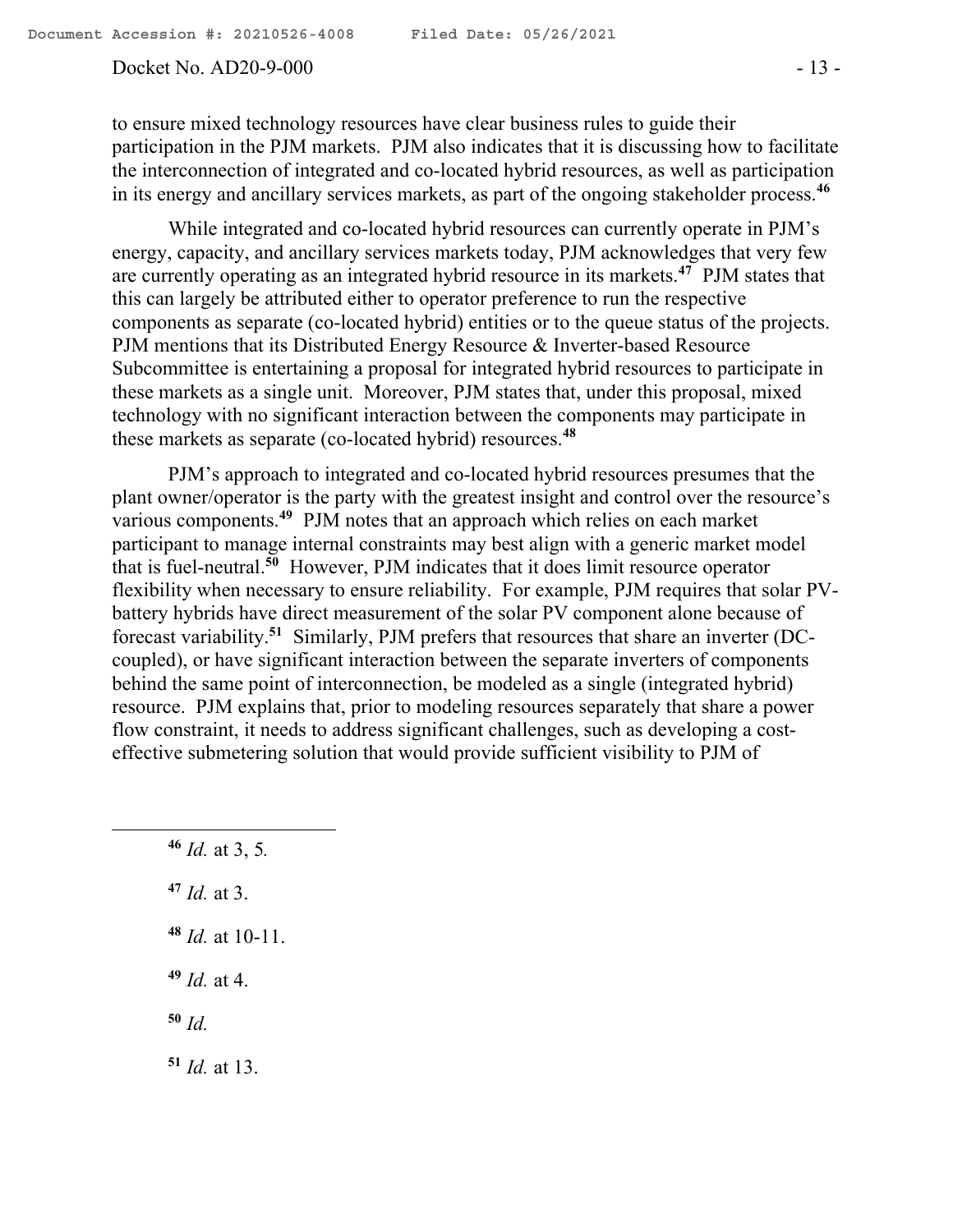#### Docket No. AD20-9-000 - 14 -

individual resources behind a shared constraint.**<sup>52</sup>** On the topic of reliability, PJM also reports having had exploratory discussions with transmission owners and resource owners to explore opportunities for better coordination of reactive services provided by variable or combination resources.**<sup>53</sup>**

Under PJM's current business rules, hybrid resources cannot schedule charging (negative MW) or be dispatched to charge. Though resources that elect to use the electric storage participation model implemented in compliance with Order No. 841**<sup>54</sup>** would have the technical ability to schedule charging, PJM is still working with its stakeholders to identify whether open-loop hybrid resources should have access to that participation model or whether they will need a unique participation model to be able to schedule and manage charging.**<sup>55</sup>** The ongoing PJM stakeholder group devoted to hybrid resource needs is also examining whether any rule clarifications are necessary for metering and telemetry and minimum operating parameter values for scheduling.**<sup>56</sup>**

Further, under PJM's existing rules, closed-loop hybrids can sell capacity up to the run time-based eligibility limit of the intermittent resource, and open-loop hybrids are eligible to sell capacity in the amount of the sum of the capacity eligibility of each resource component.**<sup>57</sup>** PJM envisions that an Effective Load Carrying Capability (ELCC) construct could eventually replace this method.**<sup>58</sup>** On April 30, 2021, the Commission rejected PJM's ELCC proposal because it found a proposed transition mechanism component of the proposal to be unjust and unreasonable and unduly discriminatory, but the Commission noted that "PJM's ELCC framework, without the

**<sup>52</sup>** *Id.* at 9.

l

**<sup>53</sup>** *Id.* at 11.

**<sup>54</sup>** *Electric Storage Participation in Markets Operated by Regional Transmission Organizations & Independent System Operators*, Order No. 841, 83 FR 9580, 162 FERC ¶ 61,127, at P 78 (2018), *order on reh'g*, Order No. 841-A, 84 FR 23902, 167 FERC ¶ 61,154 (2019), *aff'd sub nom. Nat'l Ass'n of Regulatory Util. Comm'rs v. FERC, 964* F.3d 1177 (D.C. Cir. 2020); *see also PJM Interconnection, L.L.C.,* 169 FERC ¶ 61,049, at P 35 (2019).

**<sup>55</sup>** PJM Comments at 8.

**<sup>56</sup>** *Id. See also* https://insidelines.pjm.com/new-subcommittee-focuses-on-hybridresource-needs/.

**<sup>57</sup>** PJM Comments at 8*.*

**<sup>58</sup>** *Id.*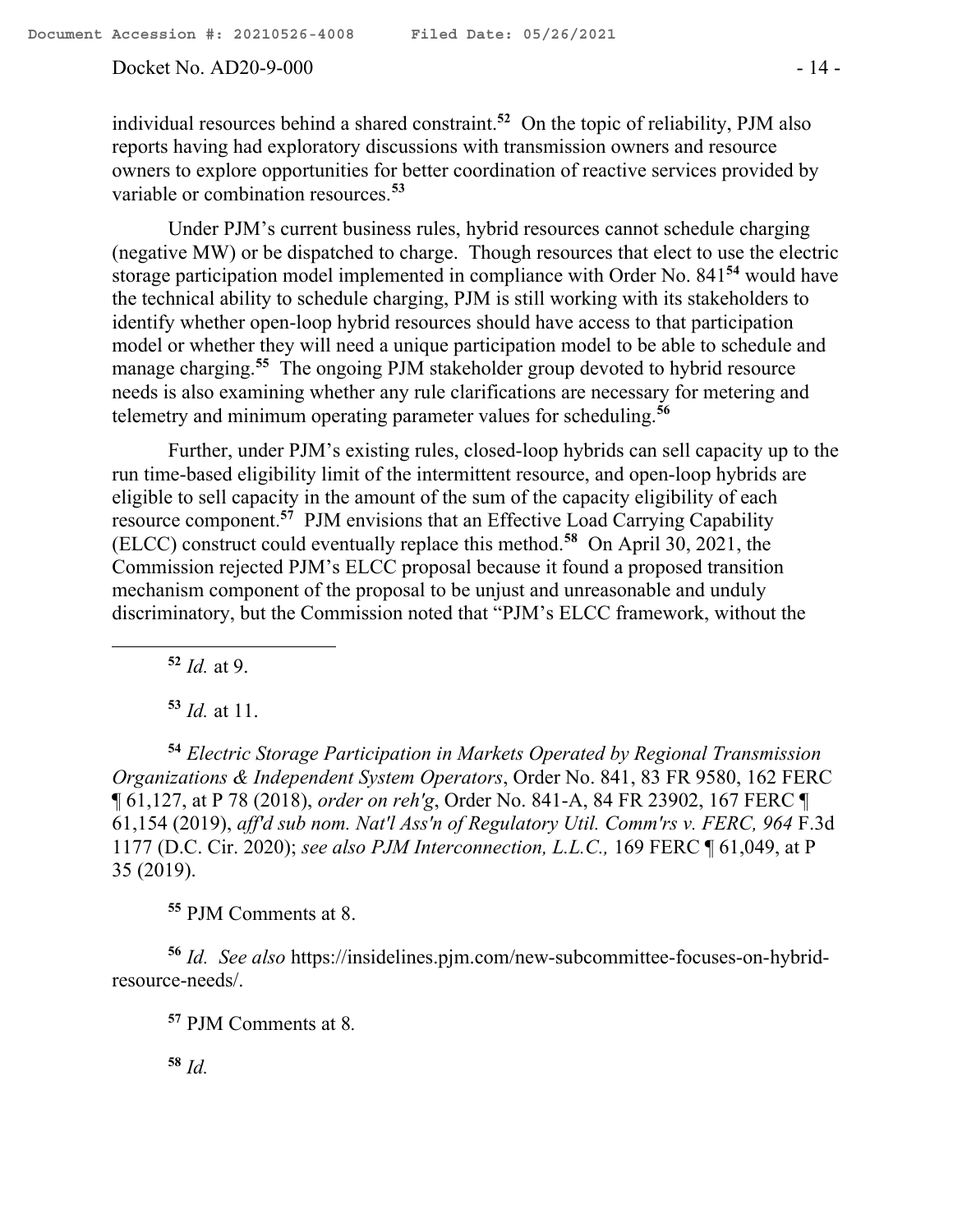#### Docket No. AD20-9-000 - 15 -

proposed transition mechanism, appears to be a just and reasonable approach to determining the accredited capacity value" of intermittent, storage, and hybrid resources.**<sup>59</sup>**

PJM interconnection customers currently can propose the configuration best for their needs, i.e., by submitting a single interconnection request for two or more resource types at a single point of interconnection, or by submitting multiple interconnection requests for resources seeking a common point of interconnection.**<sup>60</sup>** PJM currently models these facilities based on the information provided by the interconnection customer about fuel types, applying the analysis tests laid out in PJM Manual 14B. PJM explains that this approach is also under ongoing discussion within its stakeholder process.**<sup>61</sup>** In the case of adding an electric storage resource to an existing interconnection request already in the queue, PJM would treat this request the same as any other, and require the full resource to progress through the interconnection process with a new queue position to be studied for additional load capability.<sup>62</sup>

#### **4. Southwest Power Pool, Inc.**

SPP states that it has considered several approaches to integrating co-located hybrid resources and integrated hybrid resources in its markets and is poised to move forward in determining the best approach. According to SPP's Hybrid Resource Modeling White Paper,**<sup>63</sup>** SPP working groups and operations staff have considered four options for modeling co-located generation and electric storage resources in SPP markets: (1) modeling the components separately with a combined capacity constraint to link the resources together; (2) representing the components as a single resource using the Market Storage Resource model it developed in compliance with Order No. 841; (3) allowing a market participant either to register each component as a separate resource or to register them as a single combined resource using existing registration types; and (4) adding to

**<sup>59</sup>** *PJM Interconnection, L.L.C.*, 175 FERC ¶ 61,084, at P 17 (2021). On May 25, 2021, the Commission issued a notice holding the paper hearing in abeyance until the issuance of a Commission order on PJM's revised ELCC proposal, to be submitted by June 1, 2021.

**<sup>60</sup>** PJM Comments at 5.

**<sup>61</sup>** *Id.*

 $\overline{a}$ 

**<sup>62</sup>** *Id.* at 6-7.

**<sup>63</sup>** *See* SPP, *MWG E2 Hybrid Resource Modeling White Paper: MOPC October 2020 Meeting Agenda and Materials* (Nov. 16, 2020), https://www.spp.org/sppdocuments-filings/?id=212784.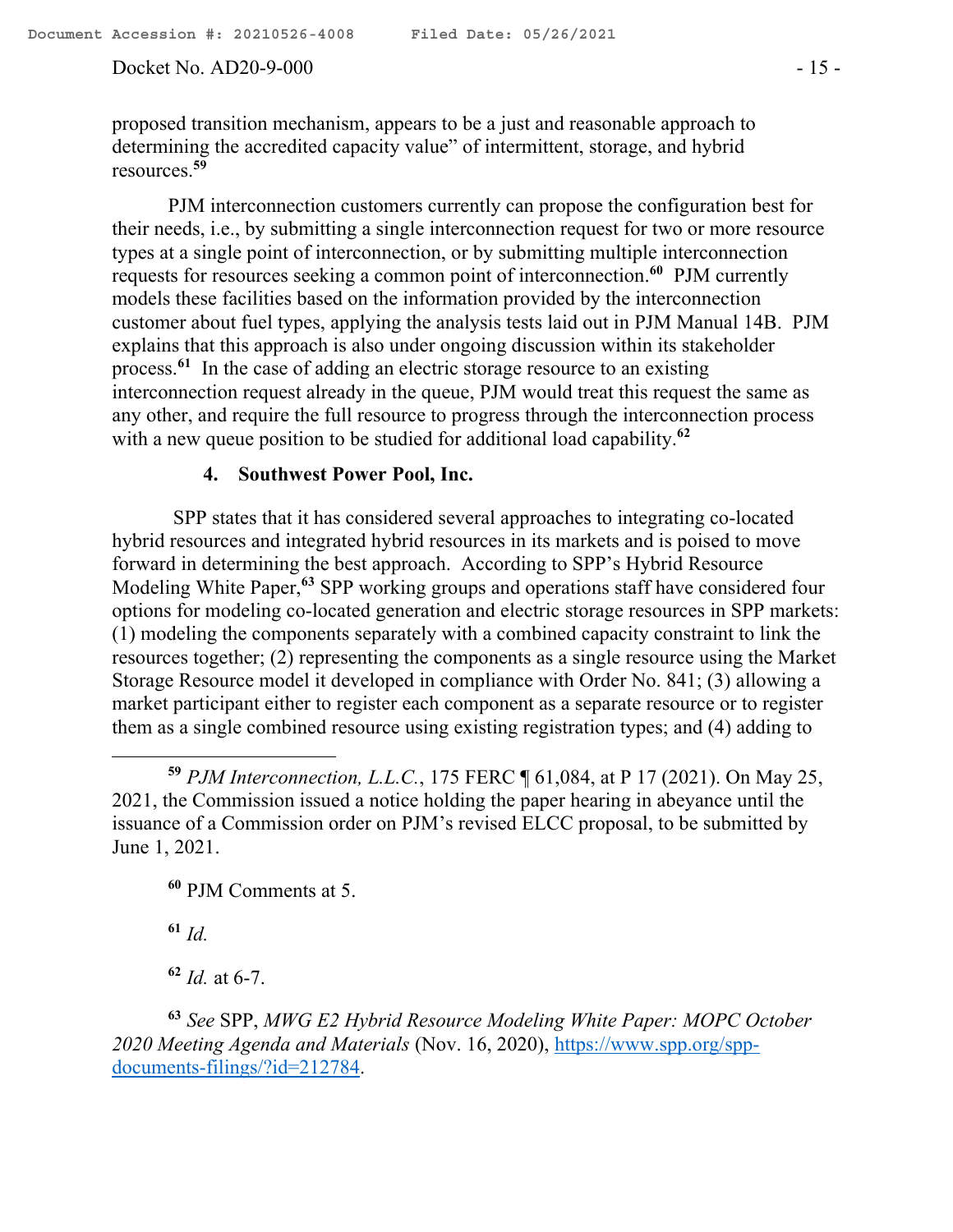l

#### Docket No. AD20-9-000 - 16 -

option 3 a limit on the maximum output capability of the co-located electric storage component. These four options apply exclusively to how SPP would represent the colocated components in its market models, not in reliability models. Regardless of the market modeling option chosen, in a report to the Market and Operation Policy Committee, SPP staff recommended that the co-located components be represented separately in reliability models.

Of the four options, the working groups and SPP staff recommend option 2, representing co-located generation and electric storage resources as a single resource under its Market Storage Resource model developed in compliance with Order No. 841. SPP staff, in a presentation to SPP's Markets and Operations Policy Committee, assert that this option would allow for greater flexibility in how hybrid resources participate in the market, would likely require fewer system changes as technology evolves, and would have the least impact on the performance of the Market Clearing Engine; the option for market participants to register each of the components separately using existing registration models would also be preserved. **<sup>64</sup>** In October 2020, the SPP Market and Operations Policy Committee approved this recommendation,**<sup>65</sup>** which moved the proposal to the next stage of stakeholder review.

SPP is also in early stages of determining an appropriate method to evaluate the resource adequacy value of co-located hybrid and integrated hybrid resources, including those that do not include an electric storage component. SPP's Supply Adequacy Working Group is considering how to incorporate co-located hybrid resources and integrated hybrid resources into an ELCC method and whether to value the resource adequacy of hybrid components combined or separately, among other issues.**<sup>66</sup>**

Effective April 1, 2020, SPP revised its interconnection procedures to collect information from electric storage resources regarding whether they will be stand-alone or co-located with a generating facility and whether the energy storage resource will ever charge from the transmission system or will charge exclusively from the co-located

**<sup>65</sup>** *See* SPP, *MOPC October 2020 Meeting Minutes* (Oct. 20, 2020), https://www.spp.org/documents/63235/mopc%20minutes%20201013.pdf.

**<sup>66</sup>** *See* SPP, *SAWG December 2020 Meeting Agenda and Background Materials* (Dec. 14, 2020), https://spp.org/spp-documents-filings/?id=76416.

**<sup>64</sup>** *See* SPP, *MWG E2 HITT S3 E2 Hybrid Resource Modeling Recommendation*: *MOPC October 2020 Agenda & Materials* (Oct. 16, 2020), https://www.spp.org/sppdocuments-filings/?id=212784.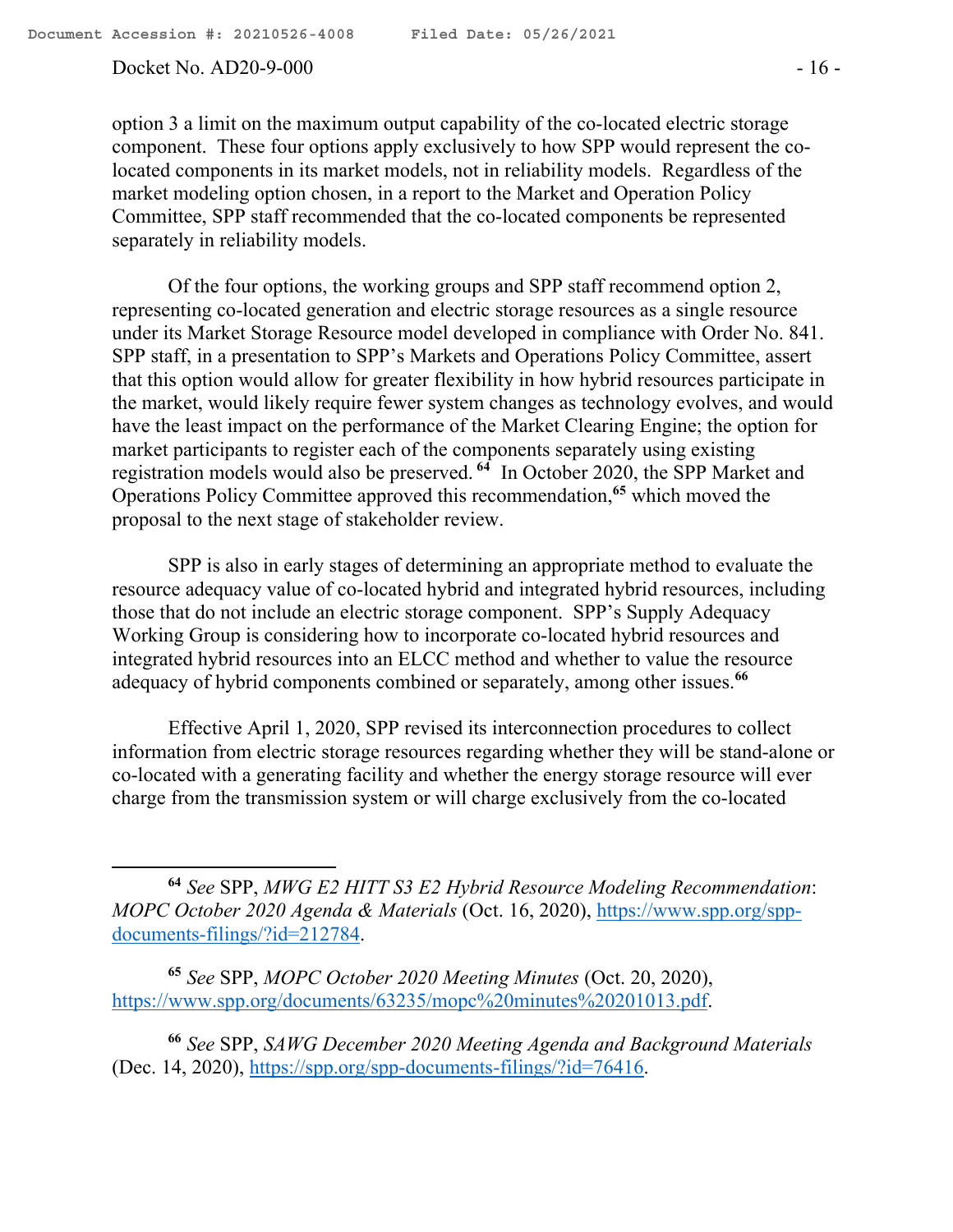Docket No. AD20-9-000 - 17 -

generating facility.**<sup>67</sup>** The revisions make reference to "stand-alone" storage, as well as electric storage which is "co-located with another Generating Facility (co-located means at the same point of interconnection)"—but this is the closest SPP has come to formally defining either term.**<sup>68</sup>**

## **5. Midcontinent Independent System Operator, Inc.**

Co-located hybrid and integrated hybrid resources can meet MISO's definition of a generating resource, dispatchable intermittent resource, Stored Energy Resource – Type II,**<sup>69</sup>** or electric storage resource (once implemented). MISO notes that it does not need to make any market changes to allow these resources to participate under these frameworks.**<sup>70</sup>** However, MISO explains that it has not developed precise definitions for such resources.<sup>71</sup> In April 2019, the Commission accepted MISO's proposed changes to address co-located hybrid and integrated hybrid interconnection by establishing that an interconnection customer can submit a single interconnection request for a proposed colocated hybrid or integrated hybrid resource with two or more fuel types at a single point of interconnection.**<sup>72</sup>** Further, hybrid resources can participate in MISO markets either as separate resources behind the same point of interconnection or as a single integrated

**<sup>67</sup>** *Sw. Power Pool, Inc.*, Docket No. ER20-918-000 (Mar. 24, 2020) (delegated order).

**<sup>68</sup>** SPP OATT, Sixth Revised Volume No. 1, Attachment V (Generator Interconnection Procedures), Appendix 3.

**<sup>69</sup>** Stored Energy Resource – Type II is a category of resource on either side of the meter that is capable of supplying energy, capacity, spinning reserve, supplemental and regulating reserve, up ramp and/or down ramp capability, and whose state of charge is managed by the market participant operating the resource. MISO's Order No. 841 compliant electric storage resource definition and participation model, which will become effective in June 2022 will replace the Stored Energy Resource – Type II designation. On March 4, 2021, MISO filed a request to defer implementation of Order No. 841 compliance until March 1, 2025. That request was denied on May 17, 2021. *See Midcontinent Indep. Sys. Operator, Inc*., 175 FERC ¶ 61,120 (2021).

**<sup>70</sup>** MISO Comments at 8.

 $71$  *Id.* at 3.

l

**<sup>72</sup>** *Midcontinent Indep. Sys. Operator, Inc.*, Docket Nos. ER19-1103-000; ER19- 1103-001 (Apr. 23, 2019) (delegated order).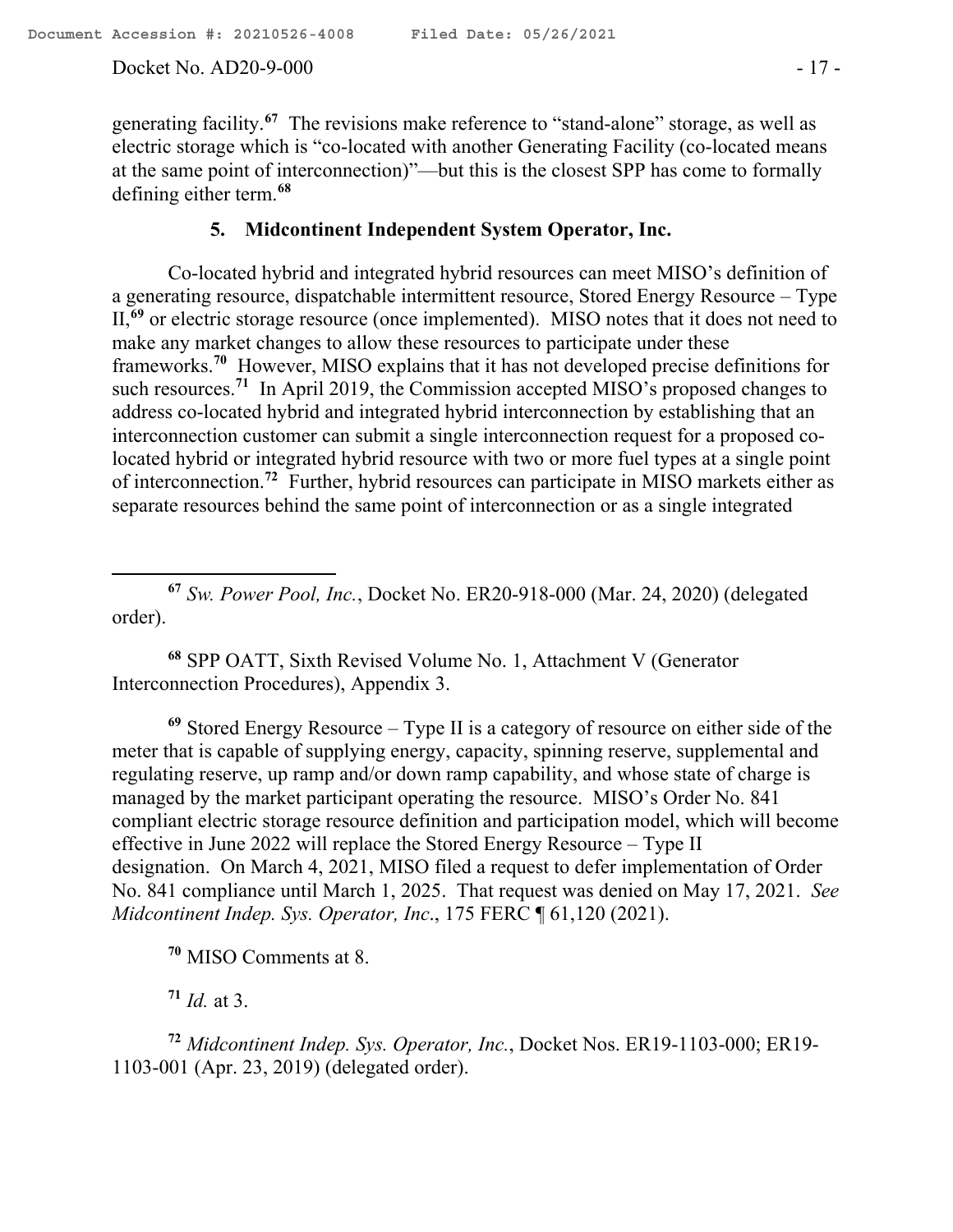#### Docket No. AD20-9-000 - 18 -

resource. However, co-located hybrid and integrated hybrid resources may not register as two different resource types.**<sup>73</sup>**

MISO is currently evaluating whether a separate co-located hybrid and integrated hybrid resource participation model is necessary, based on recommendations from its Energy Storage Task Force**<sup>74</sup>** and via a dedicated stakeholder process.**<sup>75</sup>** Most recently, in October 2020, MISO's Market Subcommittee received stakeholder feedback on (1) the definition of hybrid resources, (2) market enhancements necessary to enable co-located hybrid and integrated hybrid resources to participate in MISO markets, and (3) the unique characteristics of co-located hybrid and integrated hybrid resources that are not recognized by markets but ought to be.**<sup>76</sup>** MISO's integrated roadmap schedule for its work on co-located and integrated hybrid resources incudes continued framing of the issue through the second quarter of 2021.

## **6. California Independent System Operator Corporation**

CAISO was the first RTO/ISO to have Commission-approved tariff definitions for co-located hybrid or integrated hybrid resources.**<sup>77</sup>** CAISO defines a co-located resource as "[a] Generating Unit with a unique Resource ID that is part of a Generating Facility with other Generating Units." CAISO defines a hybrid resource as "[a] Generating Unit, with a unique Resource ID at a single Point of Interconnection, with components that use different fuel sources or technologies."**<sup>78</sup>**

**<sup>73</sup>** MISO Comments at 9.

 $\overline{a}$ 

**<sup>74</sup>** *See* MISO, *Energy Storage Task Force Hybrid Storage Issue List* (May 2019), https://cdn.misoenergy.org/20190523%20ESTF%20Hybrid%20Storage%20Issue%20List %20-%20Submission%20Form341397.pdf.

**<sup>75</sup>** *See* MISO, *Issue Tracking* (Dec. 10, 2020), https://www.misoenergy.org/stakeholder-engagement/issue-tracking/hybrid-resourceparticipation-model/.

**<sup>76</sup>** *See* MISO, *Market Subcommittee Stakeholder Comments on Hybrid Generation Resources* (Oct. 2, 2020), https://cdn.misoenergy.org/20201008%20MSC%20Stakeholder%20Comments%20on%2 0Hybrid%20Generation%20Resources%20(IR086)481337.pdf.

**<sup>77</sup>** *Cal. Indep. Sys. Operator Corp.*, 173 FERC ¶ 61,146 (2020).

**<sup>78</sup>** CAISO Tariff Appendix A, Definitions. In its Hybrid Resources Phase 2 filing, which was accepted by the Commission in a DLO on March  $9<sup>th</sup>$ , 2021, CAISO proposed to modify its definitions to distinguish between industry's generic usage of the term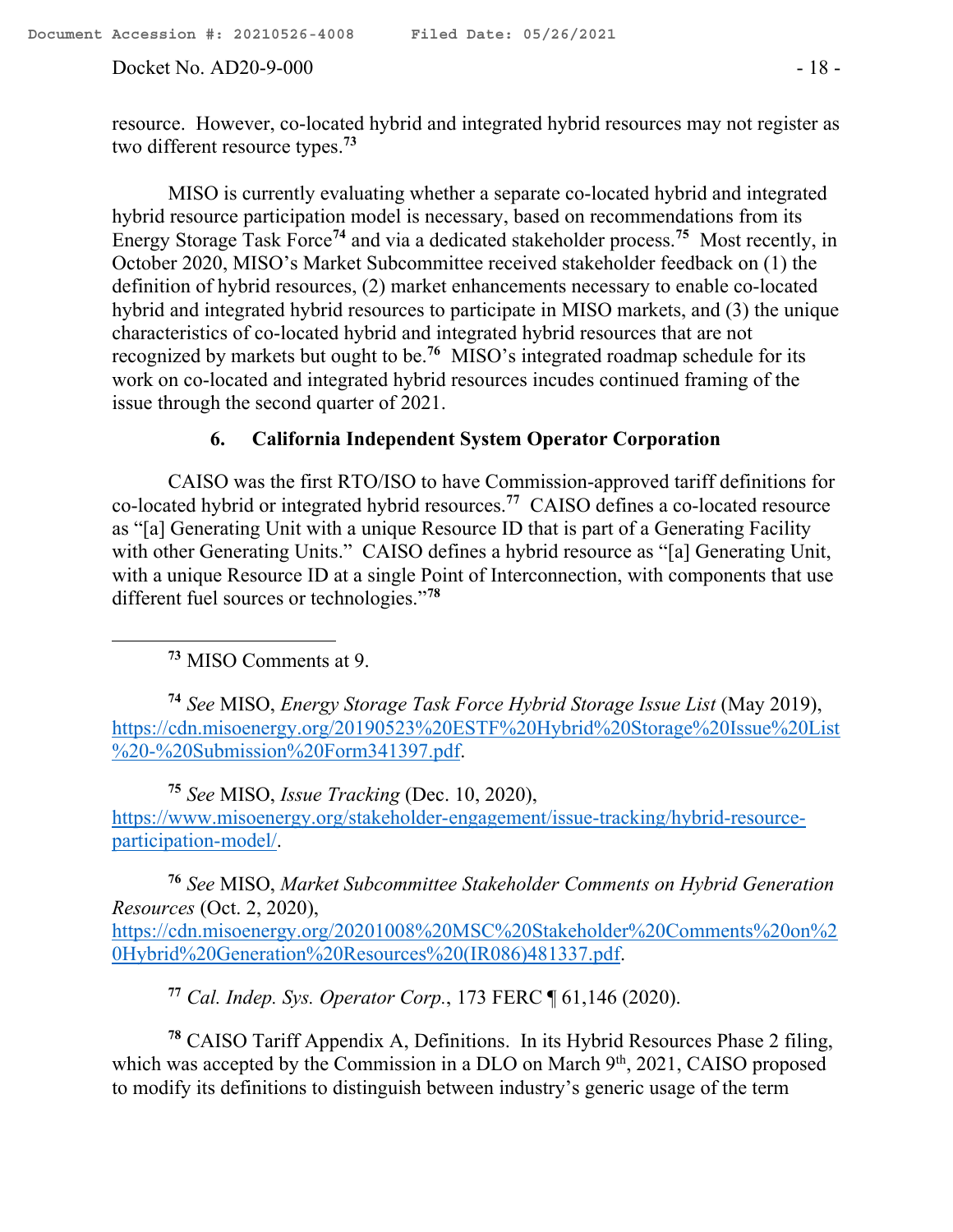#### Docket No. AD20-9-000 - 19 -

CAISO has observed a "sudden and dramatic increase" in co-located hybrid and integrated hybrid projects in its interconnection queue. As noted earlier, of all active interconnection requests in CAISO, 47.6% are co-located hybrid or integrated hybrid, and of those submitted in 2020, 58% are co-located hybrid or integrated hybrid. Almost all of the co-located hybrid or integrated hybrid projects are combined generation and electric storage, with only two combined solar PV and wind hybrids.**<sup>79</sup>** Moreover, all the projects going through the material modification process through 2021 are co-located hybrid or integrated hybrid configurations.**<sup>80</sup>**

CAISO has developed rules for the participation of both co-located hybrid and integrated hybrid resources and continues to enhance those rules. Integrated hybrid resources participate as either a Non-Generator Resource if the configuration includes electric storage, or as a Participating Generator if it does not.**<sup>81</sup>** For co-located hybrid resources, on the other hand, each component participates in the wholesale markets based on its technology, e.g., a co-located resource composed of a solar resource and an energy storage resource would participate as one Variable Energy Resource and one Non-Generator Resource, respectively. In addition, the Commission recently approved a proposal from CAISO to establish wholesale market rules for using an aggregate capability constraint in its market model for co-located hybrid resources at a single generating facility. These rules will allow co-located hybrid resources to manage the sum of their maximum operating level without the need for additional interconnection upgrades.**<sup>82</sup>**

"hybrid resource" for any dual-fuel resource and CAISO's usage of the term as a single resource-ID participation model. Specifically, CAISO proposes to define a new term, a mixed-fuel resource as "a Generating Facility with components that use different fuel sources or technologies, participating as a Hybrid Resource or Co-located Resources." To incorporate this point into the existing definition of hybrid resource, CAISO proposes to redefine a hybrid resource as "a Mixed-fuel Resource with a single Resource ID at a single Point of Interconnection." *Cal. Indep. Sys. Operator Corp.,* Transmittal, Docket No. ER21-843-000, at 6 (filed Jan. 8, 2021); *Cal. Indep. Sys. Operator Corp*., Docket No. ER21-843-000 (Mar. 9, 2021) (delegated order).

**<sup>79</sup>** CAISO Comments at 3.

**<sup>80</sup>** *Id.*

 $\overline{a}$ 

**<sup>81</sup>** *Id.* at 9.

**<sup>82</sup>** *Cal. Indep. Sys. Operator Corp.*, 173 FERC ¶ 61,146, at P 3 (2020). The Commission also accepted tariff revisions establishing various data and forecasting requirements for hybrid resources.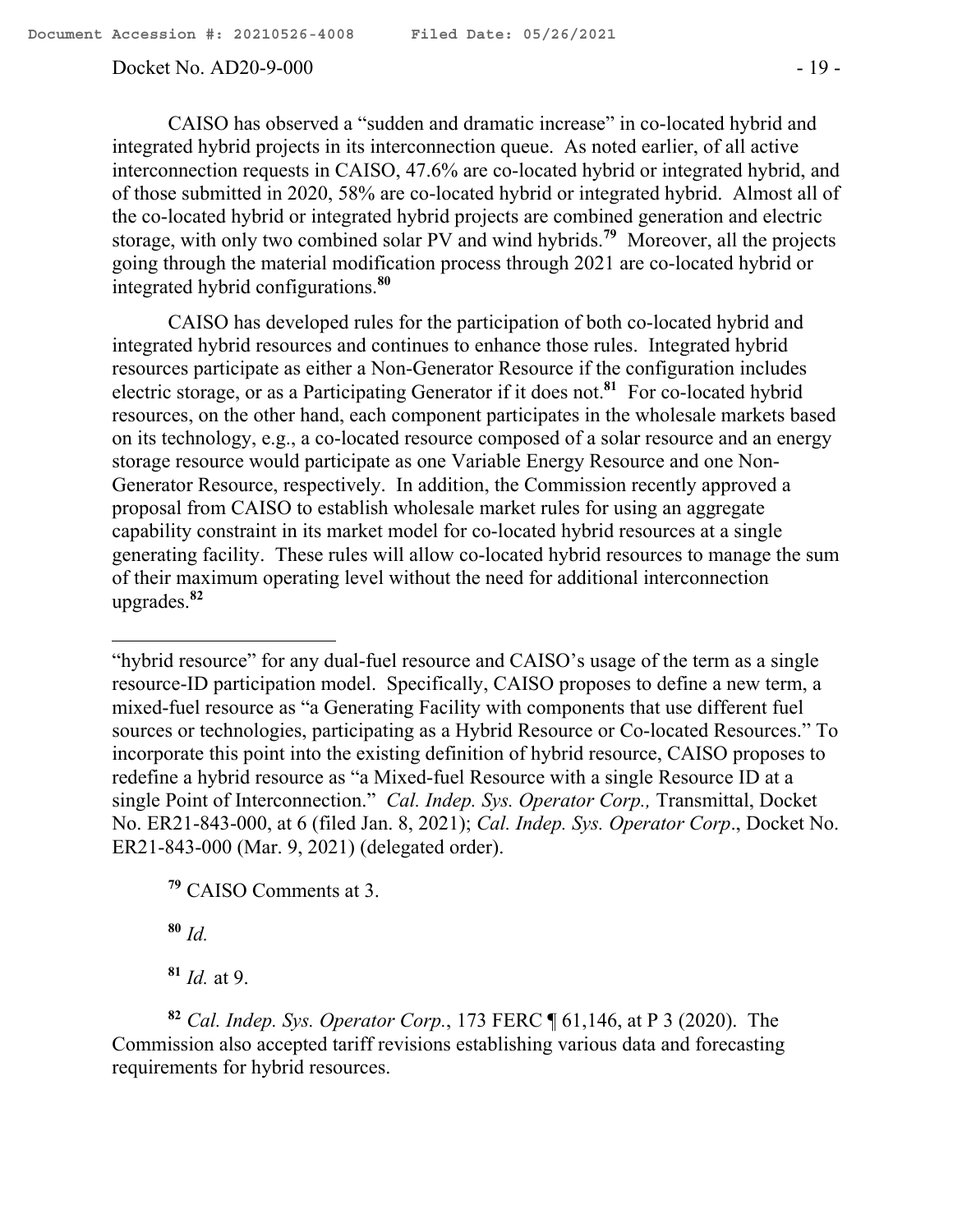$\overline{a}$ 

#### Docket No. AD20-9-000 - 20 -

CAISO's phase two hybrid filing, which included changes for modeling and market participation by co-located hybrid and integrated hybrid resources,**<sup>83</sup>** was accepted by the Commission.**<sup>84</sup>** Under CAISO's filing, integrated hybrid resources will be able to: (1) provide ancillary services and (2) communicate their availability in real-time via a new dynamic limit tool. Co-located hybrid resources will also be allowed to provide ancillary services and to deviate from dispatch under certain conditions in order to avoid renewables curtailment. The proposal also incorporates various data provision requirements in order to facilitate participation by both integrated hybrid and co-located hybrid resources and help CAISO better operate these resources. CAISO anticipates implementing these changes in the fourth quarter of 2021.

## **B. Outside of RTO/ISO Markets**

This section highlights an example of a transmission provider outside an RTO/ISO adapting to greater numbers of co-located hybrid and integrated hybrid resources. The transmission provider was chosen as an example because it participated in the technical conference. Many co-located hybrid and integrated hybrid resources are located outside of RTOs/ISOs and are facing similar issues to those seen in RTOs/ISOs with regard to interconnection. Staff recognizes that diverse entities outside of RTO/ISO markets are exploring many different issues related to co-located hybrid and integrated hybrid resources, and we are highlighting just one example here.

### **Transmission Provider Example: Puget Sound Energy, Inc.**

Puget Sound Energy, Inc. (PSE) is Washington State's largest privately-owned natural gas and electric utility, with a historical peak load of approximately 4,900 MW. PSE operates as a transmission owner, operator, and balancing authority area in the Western Electricity Coordinating Council where its transmission network is primarily in the Pacific Northwest, and is largely surrounded by Bonneville Power Administration, public utility districts, cooperatives and other entities not subject to Commission jurisdiction.**<sup>85</sup>**

PSE began participating in the Western Energy Imbalance Market (EIM), which is operated by CAISO, in 2016. Currently, PSE participates in CAISO's stakeholder

**<sup>83</sup>** *Cal. Indep. Sys. Operator Corp*., Docket No. ER21-843-000 (Mar. 9, 2021) (delegated order).

**<sup>84</sup>** *Cal. Indep. Sys. Operator Corp*., 173 FERC ¶ 61,146 (2020) (delegated order); *Cal. Indep. Sys. Operator Corp*., Docket No. ER21-843-000 (Mar. 9, 2021) (delegated order).

**<sup>85</sup>** Speaker materials of Laura Hatfield at 1-2.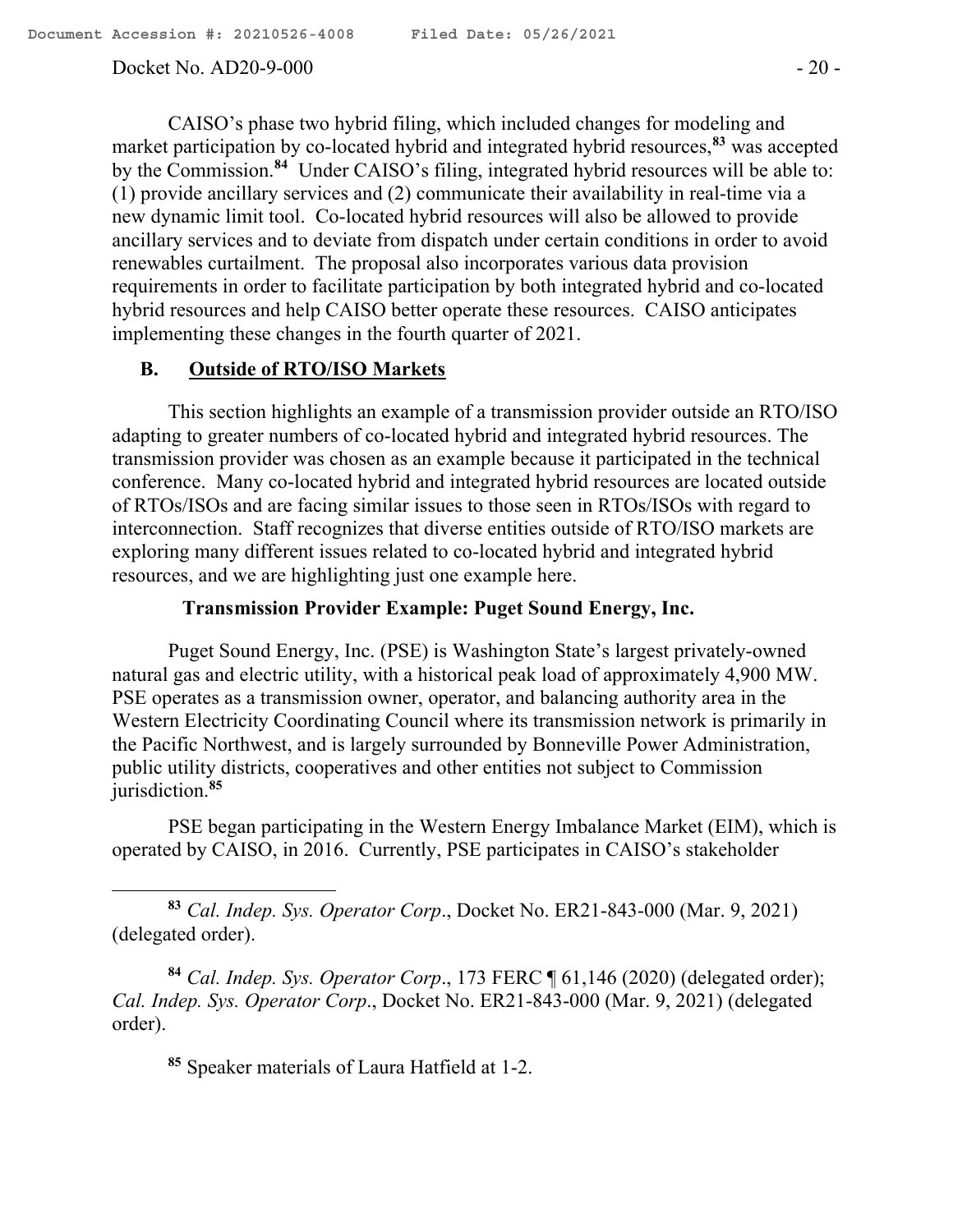Docket No. AD20-9-000 - 21 -

process examining how co-located hybrid and integrated hybrid resources can operate within the CAISO market and in the EIM, which is targeted for implementation in Fall 2021. PSE is also exploring participating in CAISO's day-ahead market via the proposed Expanded Day-Ahead Market. CAISO is exploring how to expand day-ahead scheduling of resources and load to interested EIM Entities.**<sup>86</sup>**

In May 2019, Washington State passed the Washington Clean Energy Transformation Act (CETA).<sup>87</sup> Among other things, CETA requires electric utilities to eliminate coal-fired generation from their portfolios by 2026, to be carbon neutral by 2030, and to source electricity that is 100 percent clean by 2045. Like a number of other utilities,**<sup>88</sup>** PSE continues to see an increase in co-located hybrid and integrated hybrid resource interconnection requests as part of the effort to realize these goals. Presently, PSE has nearly 6,500 MW of active projects in its generator interconnection queue, and approximately a third of those are co-located hybrid or integrated hybrid and electric storage resources. Given this experience, PSE has noted some issues with interconnecting co-located hybrid or integrated hybrid resources with its system.**<sup>89</sup>**

From PSE's perspective, the current regulatory framework and rules for co-located hybrid or integrated hybrid resources seeking generator interconnection service could be further clarified, particularly regarding the study process and managing changing conditions when charging from the grid. PSE has found that the data submitted by interconnection customers for co-located hybrid or integrated hybrid resource projects can often be unclear or inconsistent, leading to difficulties in properly understanding and modeling these resources during the interconnection process. Additionally, PSE states that it is complicated to model the generating facility for co-located hybrid or integrated hybrid resources without the support of industry-wide modeling guidelines and

**<sup>86</sup>** *Id.* at 2.

l

**<sup>87</sup>** S.B. 5116, 2019 Leg., 66th Sess. (Wa. 2019).

**<sup>88</sup>** *See* Energy Storage Association, *Hybrid Resources Are Arriving as Policy Catches Up* (May 19, 2020), https://energystorage.org/hybrid-resources-are-arriving-aspolicy-catches-up/.

**<sup>89</sup>** Speaker materials of Laura Hatfield at 2-3.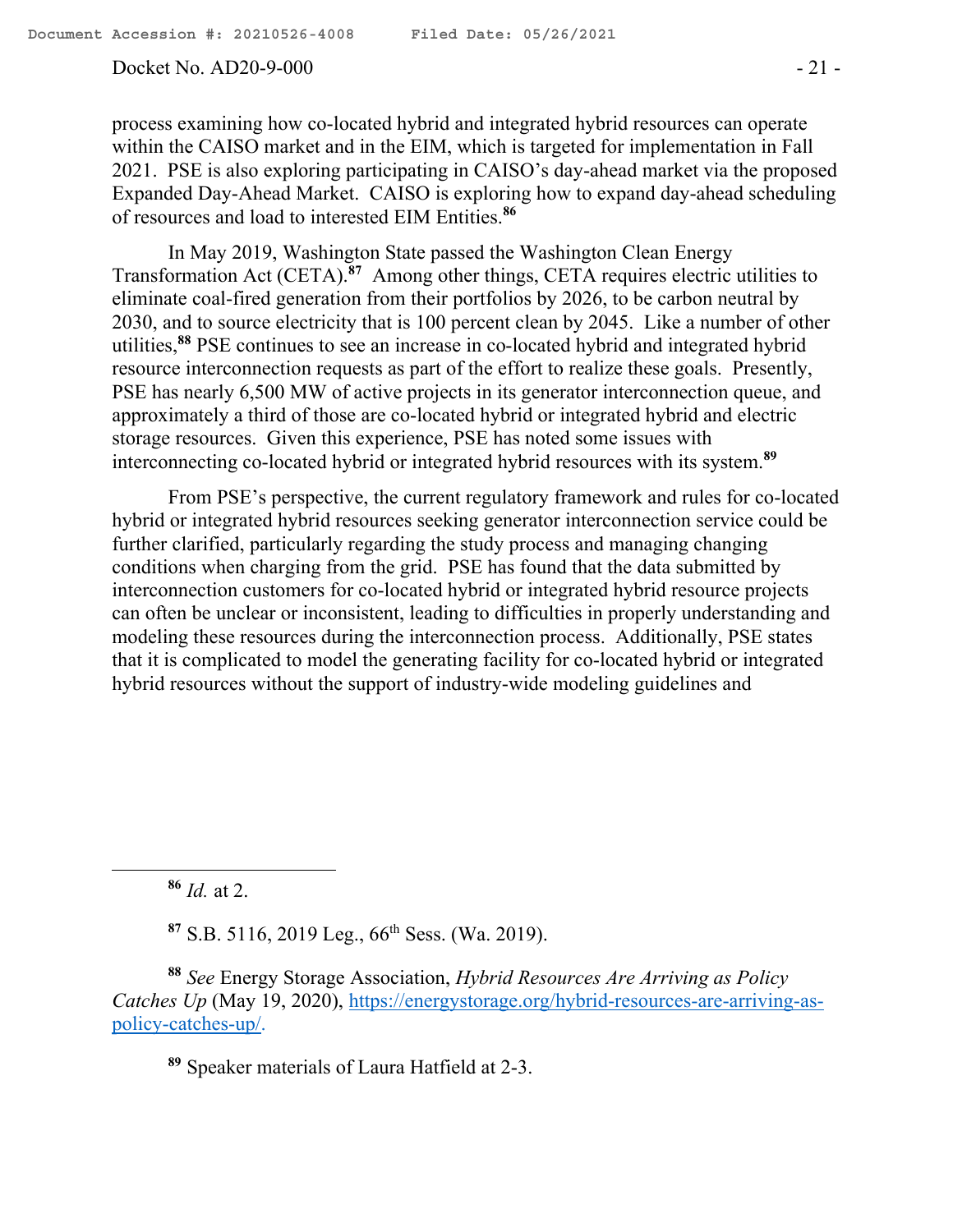Docket No. AD20-9-000 - 22 -

requirements. Currently, PSE combines separate controllers<sup>90</sup> for hybrid resources into a simplified model for interconnection studies.**<sup>91</sup>**

Co-located hybrid or integrated hybrid resources that charge from the grid may be required to submit an interconnection request as a load (e.g., line and load requests). PSE notes that charging is an economic choice and often the charging assumptions and characteristics for co-located hybrid or integrated hybrid resources evolve over time, which can result in area load impacts and increasingly complex studies when generation interconnection and charging as a load are studied. PSE notes a lack of clarity regarding the process for transmission providers in non-organized markets that currently offer separate generator interconnection service, line and load service, and transmission service.**<sup>92</sup>**

## **IV. Analysis**

As the record gathered to date demonstrates, co-located hybrid and integrated hybrid resources can add value to the electric grid. They can allow intermittent or duration-limited resources to achieve a higher combined capacity factor, facilitate more efficient transmission system operation by reducing congestion and curtailment in areas with high penetrations of intermittent resources, and provide transmission providers with more controllable ancillary services than standalone intermittent resources. Co-located hybrid resources and integrated hybrid resources also benefit the resource owner. The addition of another generation or electric storage resource to an intermittent resource may allow those resources to provide services that they alone could not provide (e.g., ancillary services in some RTOs/ISOs). These types of resource configurations can also allow the components to share permitting, siting, equipment, and interconnection costs. Combining generation and electric storage components into an integrated hybrid resource, rather than participating in markets as a co-located hybrid resource, can also allow a resource owner to optimize the design and operation of the components, potentially allowing that resource to provide additional services.

Notwithstanding the potential benefits of co-located hybrid or integrated hybrid resources, the rapid growth of such resources presents challenges to RTOs/ISOs and other FERC-jurisdictional transmission providers and federal and state regulators to keep

 $\overline{a}$ 

**<sup>90</sup>** Controllers on co-located hybrid or integrated hybrid resources implement the rules for when different parts of the co-located hybrid or integrated hybrid are operational, allowing for optimal timing of generation and charging according to multiple factors, including weather conditions and load demand.

**<sup>91</sup>** Speaker materials of Laura Hatfield at 3.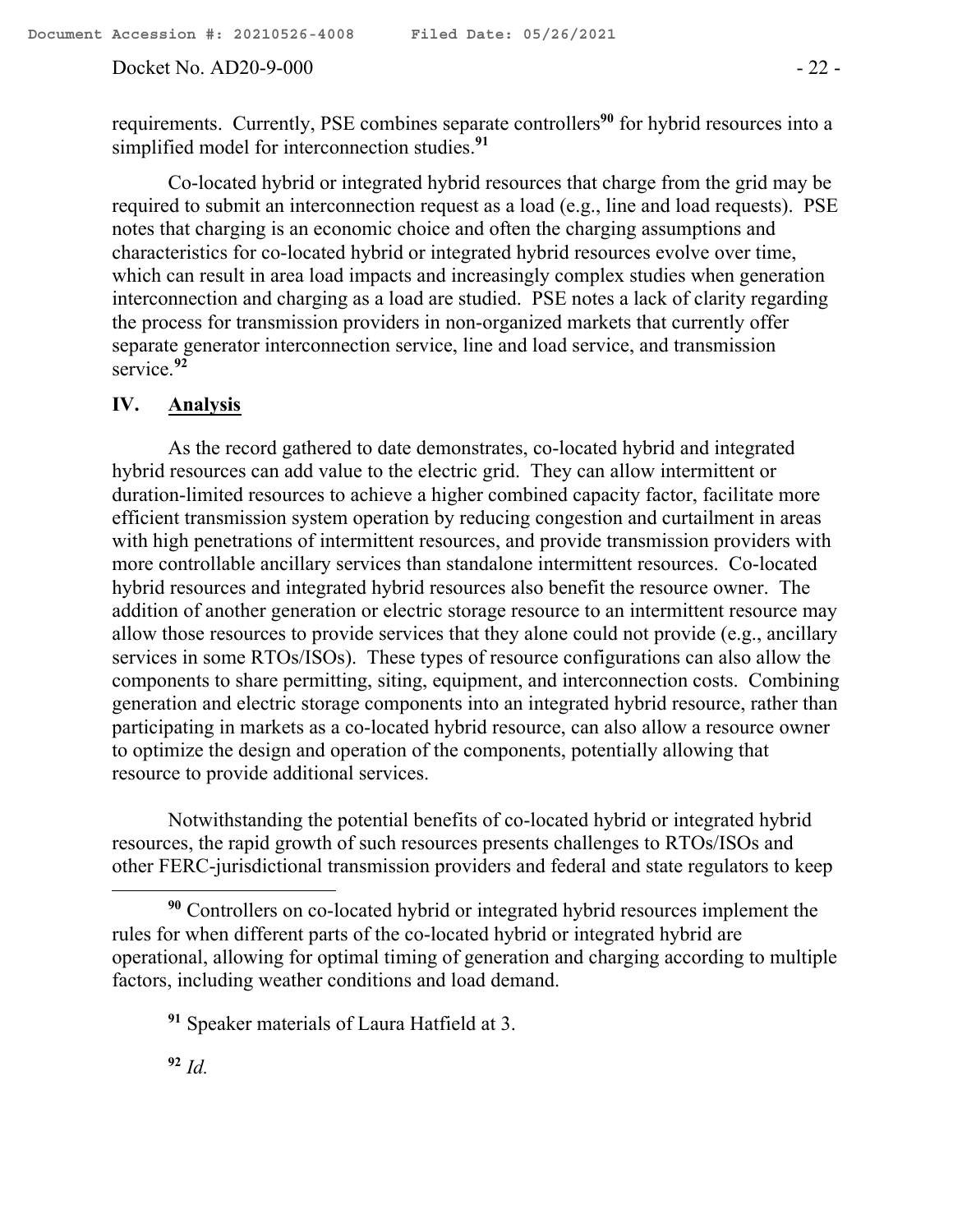#### Docket No. AD20-9-000 - 23 -

up with the pace of technological change. In 2019 alone, the capacity of co-located hybrid and integrated hybrid resources in the RTO/ISO interconnection queues increased by 33 gigawatts, more than doubling in a single year.**<sup>93</sup>** Further, this growth in co-located hybrid and integrated hybrid resource interconnection requests comes as RTO/ISO implementation of stand-alone storage models in compliance with Order No. 841 has recently begun or in limited circumstances has not yet been implemented.**<sup>94</sup>**

Certain modifications to tariffs or business practice manuals could help to address the rapid growth of co-located hybrid and integrated hybrid resources. The sections below discuss four areas on which the Commission is requesting information in the Order Directing Reports issued in January 2021. While the RTOs/ISOs are currently undertaking a number of initiatives as detailed above, it appears likely that there will be a series of iterative changes as regions gain more experience integrating co-located hybrid and integrated hybrid resources and technology continues to evolve.

## **A. Terminology**

l

## **1. Current Terminology**

Although the discussions at the technical conference made clear that commonlyaccepted terminology to describe co-located hybrid and integrated hybrid resource has not yet been adopted, industry consensus has emerged around a key distinction in the operational approach of the two broad categories: "co-controlled,"**<sup>95</sup>** "integrated hybrid"**<sup>96</sup>** or "1R"<sup>97</sup> resources (where the components present to the RTO/ISO as one resource and

**<sup>94</sup>** The effective date of tariff changes in compliance with Order No. 841 in SPP is August 5, 2021. MISO's Order No. 841 compliant electric storage resource definition and participation model is currently scheduled to become effective in June 2022. On March 4, 2021, MISO filed a request to defer implementation of Order No. 841 compliance until March 1, 2025. That request was denied. *See Midcontinent Indep. Sys. Operator, Inc*., 175 FERC ¶ 61,120 (May 17, 2021). *Sw. Power Pool, Inc.*, 170 FERC ¶ 61,164 (2020); *Midcontinent Indep. Sys. Operator, Inc.*, 169 FERC ¶ 61,137 (2019).

**<sup>95</sup>** Tr. 23 (Will Gorman).

**<sup>96</sup>** Tr. 13 (Mark Ahlstrom).

**<sup>97</sup>** Tr. 121 (Ted Ko).

**<sup>93</sup>** *See* Berkley Lab Electricity Markets & Policy, *Generation, Storage, and Hybrid Capacity in Interconnection Queues*, https://emp.lbl.gov/generation-storage-and-hybridcapacity.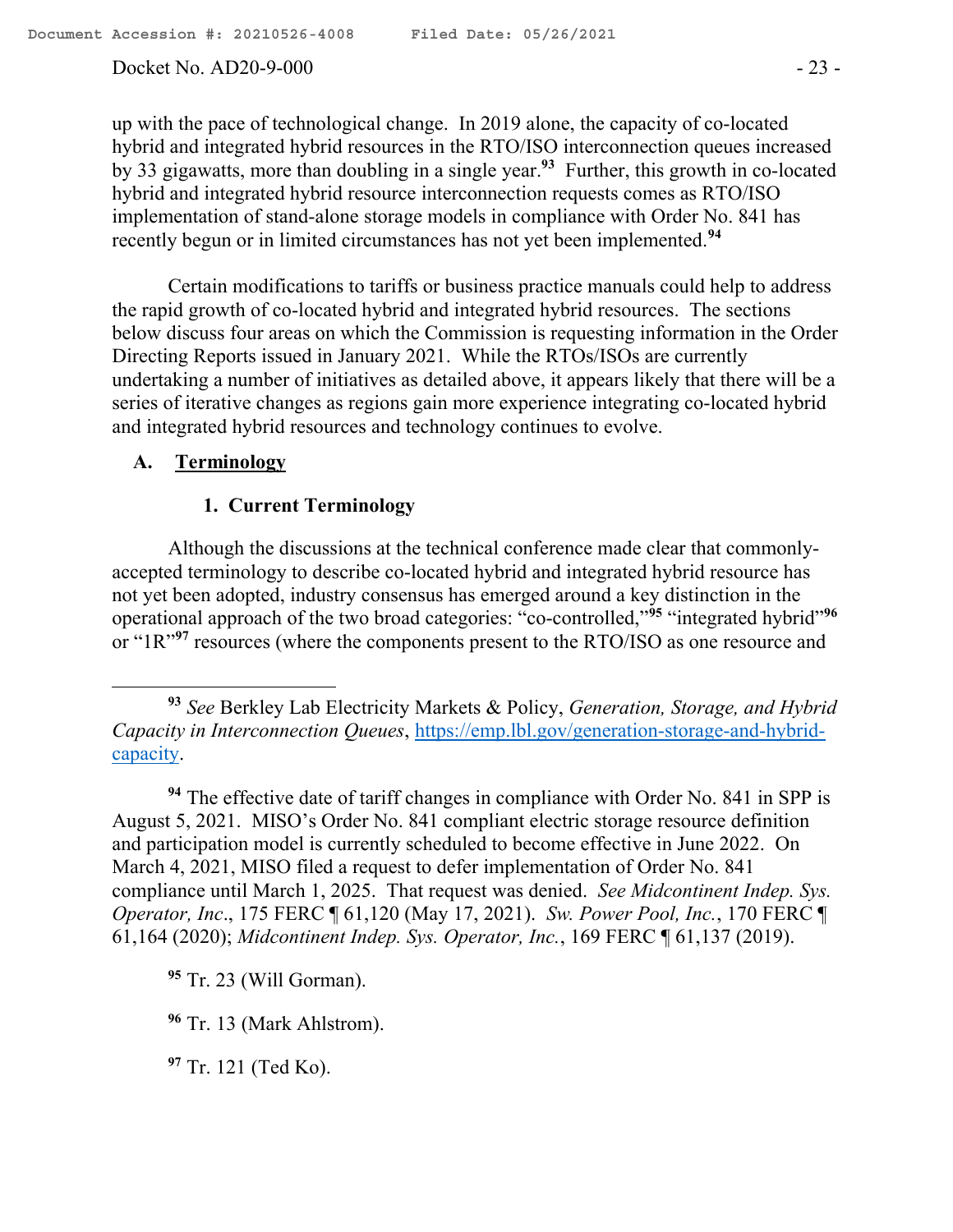#### Docket No. AD20-9-000 - 24 -

share a single point of interconnection) and "co-located hybrid " or "2R"**<sup>98</sup>** resources (where the components present as two resources and share a single point of interconnection). In this paper, staff has chosen to use "co-located hybrid" and "integrated hybrid" to denote these two categories, but the use of particular terminology in this white paper is not meant to pre-judge the on-going discussions regarding terminology used by the RTOs/ISOs and elsewhere.

The RTOs/ISOs differ in their terminology, or the terminology they are considering in stakeholder or other processes, to address co-located hybrid or integrated hybrid resources. As discussed above, CAISO was the first RTO/ISO with Commissionapproved tariff definitions for co-located hybrid or integrated hybrid resources; NYISO's co-located hybrid terminology was recently approved.**<sup>99</sup>** The RTOs/ISOs differ in how they treat, or are proposing to treat, co-located hybrid and integrated hybrid resources. They also differ in whether co-located hybrid and integrated hybrid resources must include a battery storage component or just multiple fuel types. They further differ in whether and how storage that is part of a co-located hybrid or integrated hybrid resource may charge from the grid.

#### **2. Standardizing Terminology**

In Order No. 841, the Commission established terminology for parameters essential for electric storage participation in wholesale markets, such as minimum run time and state of charge.**<sup>100</sup>** These terms have already begun to frame discussions concerning co-located hybrid and integrated hybrid configurations.

Similarly, standardized terminology specific to co-located hybrid and integrated hybrid resources might offer the benefit of creating a shared understanding of how wholesale market rules may accommodate co-located hybrid and integrated hybrid resources. In the Order Directing Reports, the Commission required the RTOs/ISOs to report on any definitions of, or proposals of definitions for, integrated or co-located hybrid resources in their tariffs or business practice manuals. The information received in these reports will help the Commission and industry to better understand the differences in terminology between RTOs/ISOs and whether further standardization of relevant terminology may be useful.

**<sup>98</sup>** *Id.*

 $\overline{\phantom{a}}$ 

**<sup>100</sup>** Order No. 841, 162 FERC ¶ 61,127 at PP 251, 270.

**<sup>99</sup>** *See N.Y. Indep. Sys. Operator, Inc.*, 174 FERC ¶ 61,242 (2021).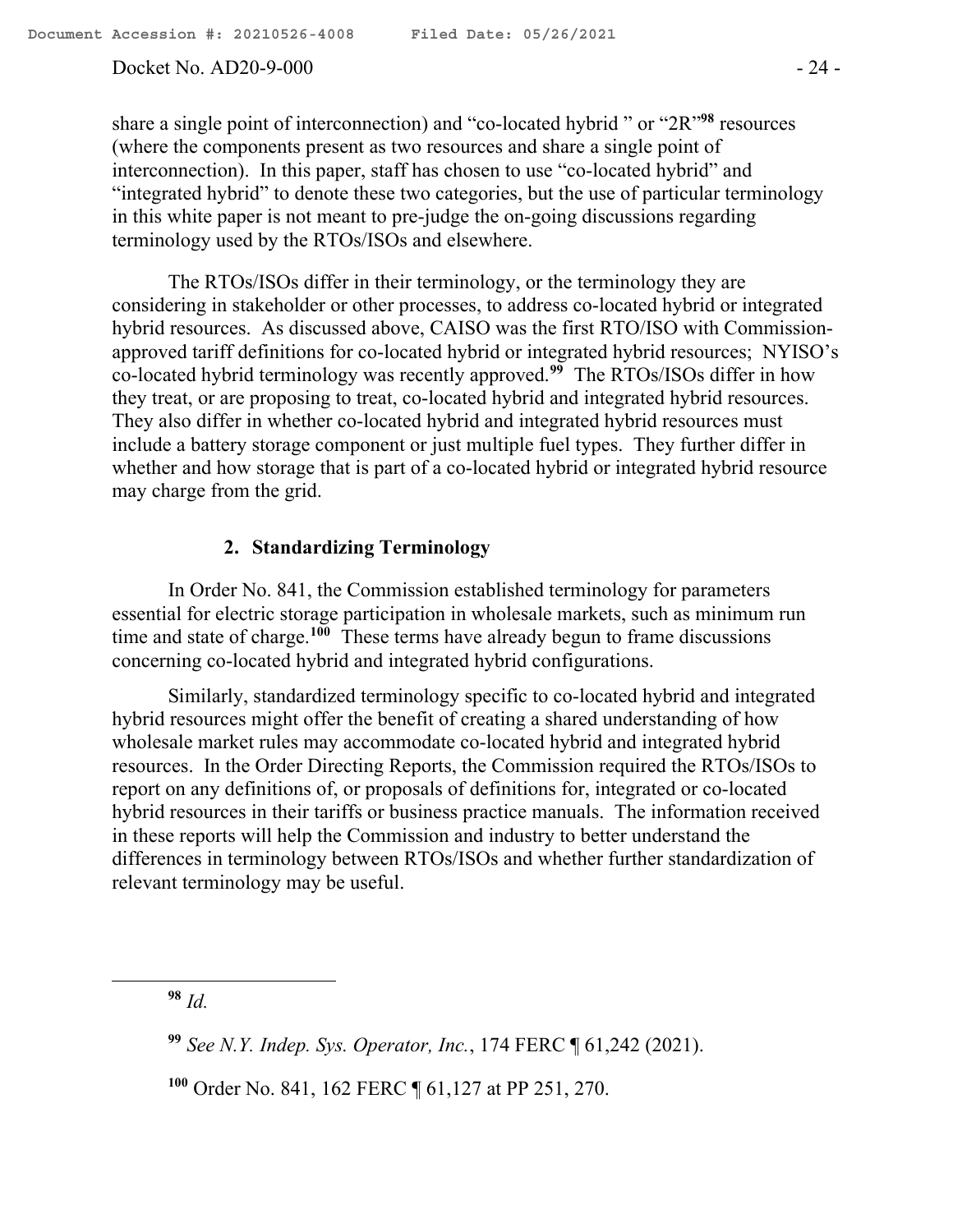l

Docket No. AD20-9-000 - 25 -

#### **B. Interconnection**

Questions remain about the means by which co-located hybrid and integrated hybrid resources can interconnect in both RTO/ISO and non-RTO/ISO regions. Colocated hybrid and integrated hybrid resources face a number of challenges, both in RTOs/ISOs and outside RTOs/ISOs. These challenges include: (1) interconnection customers' desire for flexibility in interconnection requests; (2) material modification rules that do not allow for the addition of electric storage facilities to generation projects already in interconnection queues without the loss of queue positions; and (3) interconnection studies that may not appropriately model integrated hybrid resource operation.**<sup>101</sup>**

RTOs/ISOs and non-RTOs/ISOs are at various stages of addressing potential interconnection issues posed by co-located hybrid and integrated hybrid resources.**<sup>102</sup>** Whether a project's planned operation is understood and studied appropriately through the interconnection process can be crucial to a project's success. Throughout the technical conference and in the post-conference comments, participants noted three main elements of the interconnection process that bear upon the success of co-located hybrid and integrated hybrid resource projects: the clarity and consistency of interconnection procedures; requirements for adding to or changing projects in the queue; and modeling and data approaches. Staff notes that changes to these processes will need to balance the needs of many stakeholders.

### **1. Flexibility for Interconnection Requests**

Two related issues affect co-located hybrid and integrated hybrid resources that have not yet entered the interconnection queue. First, by their nature, co-located hybrid and integrated hybrid resources require that two or more resources be permitted to share a single point of interconnection. All of the RTOs/ISOs either have tariff provisions to allow for this or are working on the issue, but implementation remains uneven. In addition, this concern remains an issue outside of RTOs/ISOs.

Second, the interconnection of co-located hybrid resources and integrated hybrid resources could be more efficient if interconnection customers were able to submit a single interconnection request that encompassed all parts of the co-located hybrid or integrated hybrid resource and proceed through the interconnection queue as one project.

**<sup>101</sup>** Gramlich Paper at 12-16; AWEA, *Facilitating Hybrid and Co-located Resource Participation in wholesale Electricity Markets*, at 25 (Aug. 2020).

**<sup>102</sup>** *See* CAISO Comments at 5-7; ISO-NE Comments at 4; MISO Comments at 5- 8; NYISO Comments at 4-5; PJM Comments at 5-7; Speaker materials of Laura Hatfield at 2-3.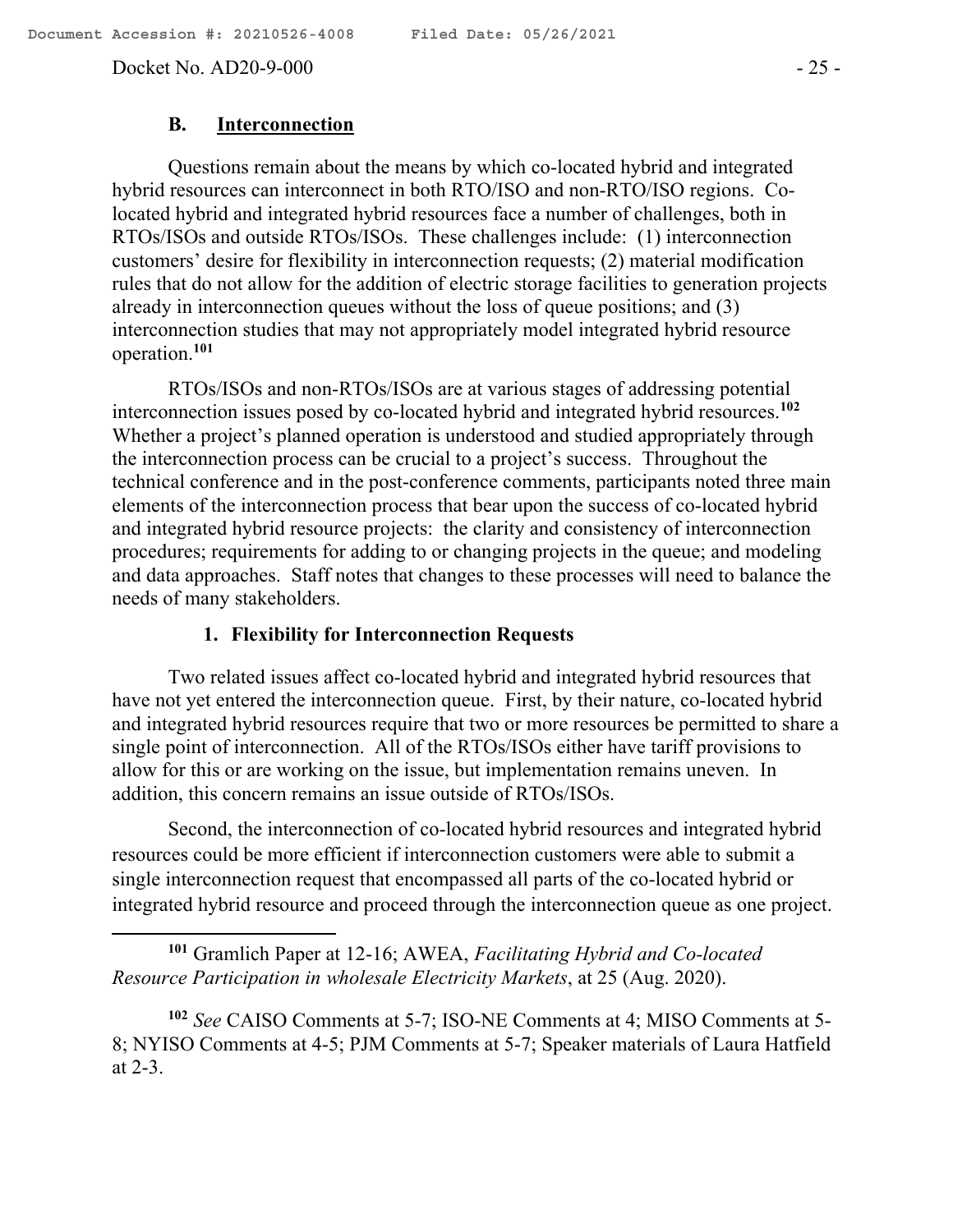#### Docket No. AD20-9-000 - 26 -

In various ways, all the RTOs/ISOs also currently allow for multiple resources to be studied under the same interconnection request, but the approaches employed by RTOs/ISOs differ from one another and not all stakeholders agree the current processes work well for co-located hybrid or integrated hybrid resources.

CAISO allows for the addition of electric storage to new or existing resources, and allows multiple resources to share one interconnection request.**<sup>103</sup>** NYISO allows colocated resources of different types to use the same point of interconnection, using its Aggregated Distributed Energy Resource participation model, and has also proposed changes to its interconnection rules as part of its recent co-located hybrid resources filing. MISO allows for a single interconnection request for a proposed hybrid resource with two or more fuel types.<sup>104</sup> SPP allows for the addition of electric storage to an existing facility via either a new interconnection request or Surplus Interconnection Service.**<sup>105</sup>** ISO-NE does not impose any limitation on the number and types of devices that may connect to the same point of interconnection as part of a single interconnection request.**<sup>106</sup>** PJM also allows interconnection customers to propose two or more resource types at a single point of interconnection either in a single interconnection request with multiple resources or multiple interconnection requests seeking a common point of interconnection.**<sup>107</sup>** The *pro forma* Large Generator Interconnection Procedures (LGIP) and Large Generator Interconnection Agreement (LGIA) however, do not clearly provide for multiple customers to submit a single request.

One suggestion noted in comments is to work toward clarifying the rules to expand the use of surplus interconnection service, a reform enacted in Order No. 845.**<sup>108</sup>** The current surplus interconnection provisions in the *pro forma* LGIP and LGIA allow interconnection customers who have excess capacity at their point of interconnection to offer this capacity to their affiliates and possibly to the public. This provision applies to

**<sup>103</sup>** CAISO Comments at 5.

l

**<sup>104</sup>** MISO Comments at 5.

**<sup>105</sup>** AWEA Comments at 16.

**<sup>106</sup>** ISO-NE Comments at 4.

**<sup>107</sup>** PJM Comments at 5.

**<sup>108</sup>** *Reform of Generator Interconnection Procedures and Agreements*, Order No. 845, 163 FERC ¶ 61,043, at P 453 (2018), *order on reh'g*, Order No. 845-A, 166 FERC ¶ 61,137 (2019).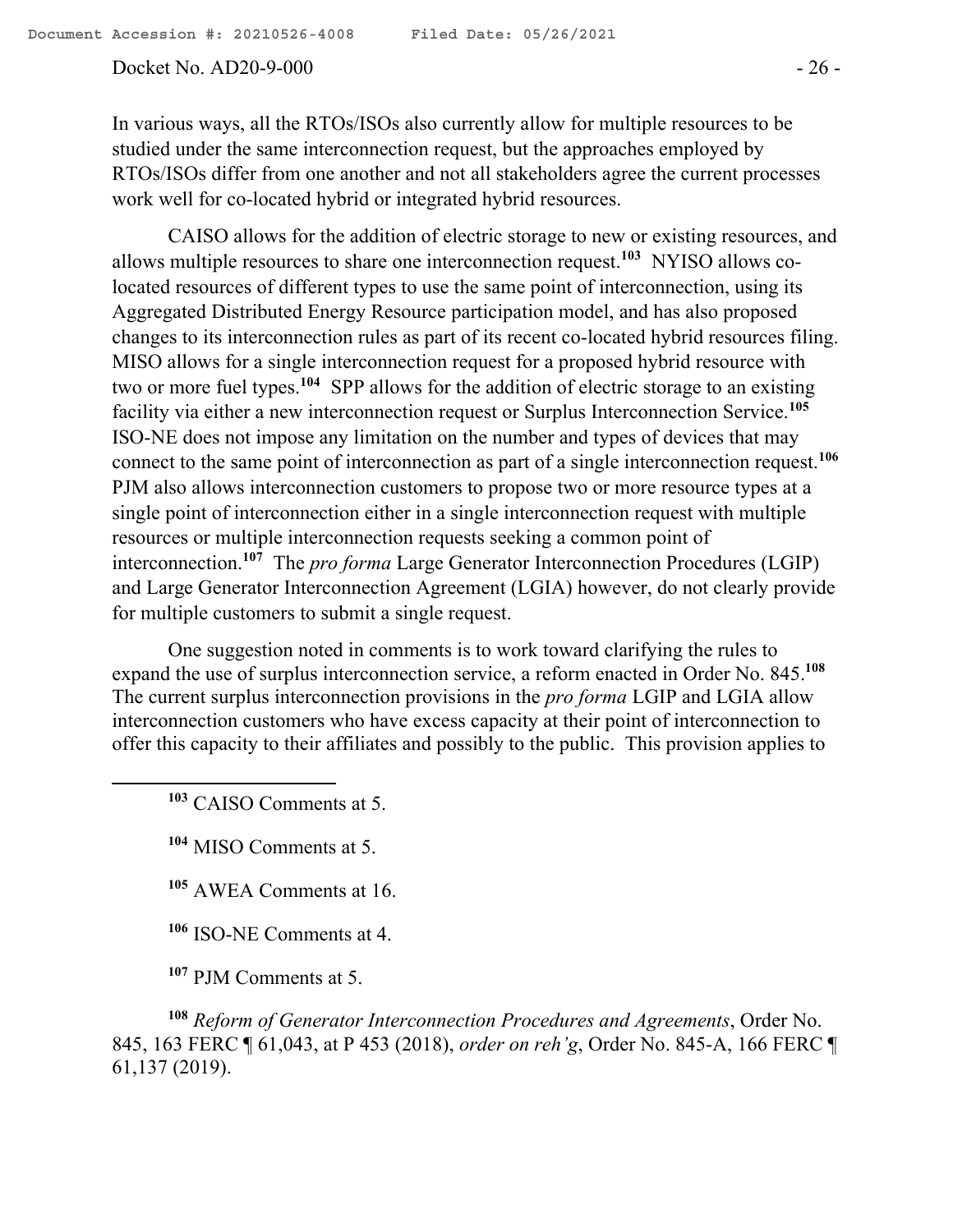#### Docket No. AD20-9-000 - 27 -

interconnection customers who have entered commercial operation. In post-conference comments, it was suggested that the Commission should require all transmission providers to allow interconnection customers to request surplus service even in situations where the host facility possesses an executed LGIA but has not yet reached commercial operation, with the caveat that the customer acquiring the surplus capacity could not reach commercial operation prior to the host facility.**<sup>109</sup>**

#### **2. Material Modification**

A project that has already entered the interconnection queue faces additional challenges if it wishes to add a resource, such as electric storage, in order to become a colocated hybrid or integrated hybrid resource. The addition of a resource to an existing interconnection request might be considered a material modification, and, in the event that it is, the interconnection customer would be required to either abandon the addition or lose the project's existing queue position. Several participants at the technical conference argue that the Commission should ensure queue positions are protected when a customer wants to add electric storage to an existing request.**<sup>110</sup>** They claim that adding an additional resource, in particular electric storage, can provide reliability benefits to the grid, such as creating a highly controllable resource by adding the ability to shift the timing of energy output. They add that allowing an interconnection customer to make such additions within their previously requested range of output would allow them to forego the significant added time and expense of dropping out of the queue and reapplying, and would cause no adverse effect on grid reliability or other customers. Some participants add that a resource should be able to avoid a new study process if it uses dispatch limiters or protection devices to avoid exceeding the established existing interconnection limits.**<sup>111</sup>**

One suggested approach is for RTOs/ISOs to develop best practice guidelines for establishing what constitutes a "material modification" and whether the addition of an electric storage resource can qualify as a "technological advancement" under the Commission's technological advancement procedure. Such practices could clarify that controllable output should not be considered a material modification if the customer commits to keeping the output within the range of the interconnection request and installs appropriate controls. With additional flexibility, grid operators would still be able to review the electrical properties of any proposed additions and, as they review new battery models, grid operators can help each other with these assessments, speeding up their review. Commenters note that it will be important to better understand electrical impacts

 $\overline{\phantom{a}}$ 

- **<sup>110</sup>** SEIA Comments at 6.
- **<sup>111</sup>** AWEA Comments at 17-18.

**<sup>109</sup>** Savion Comments at 5.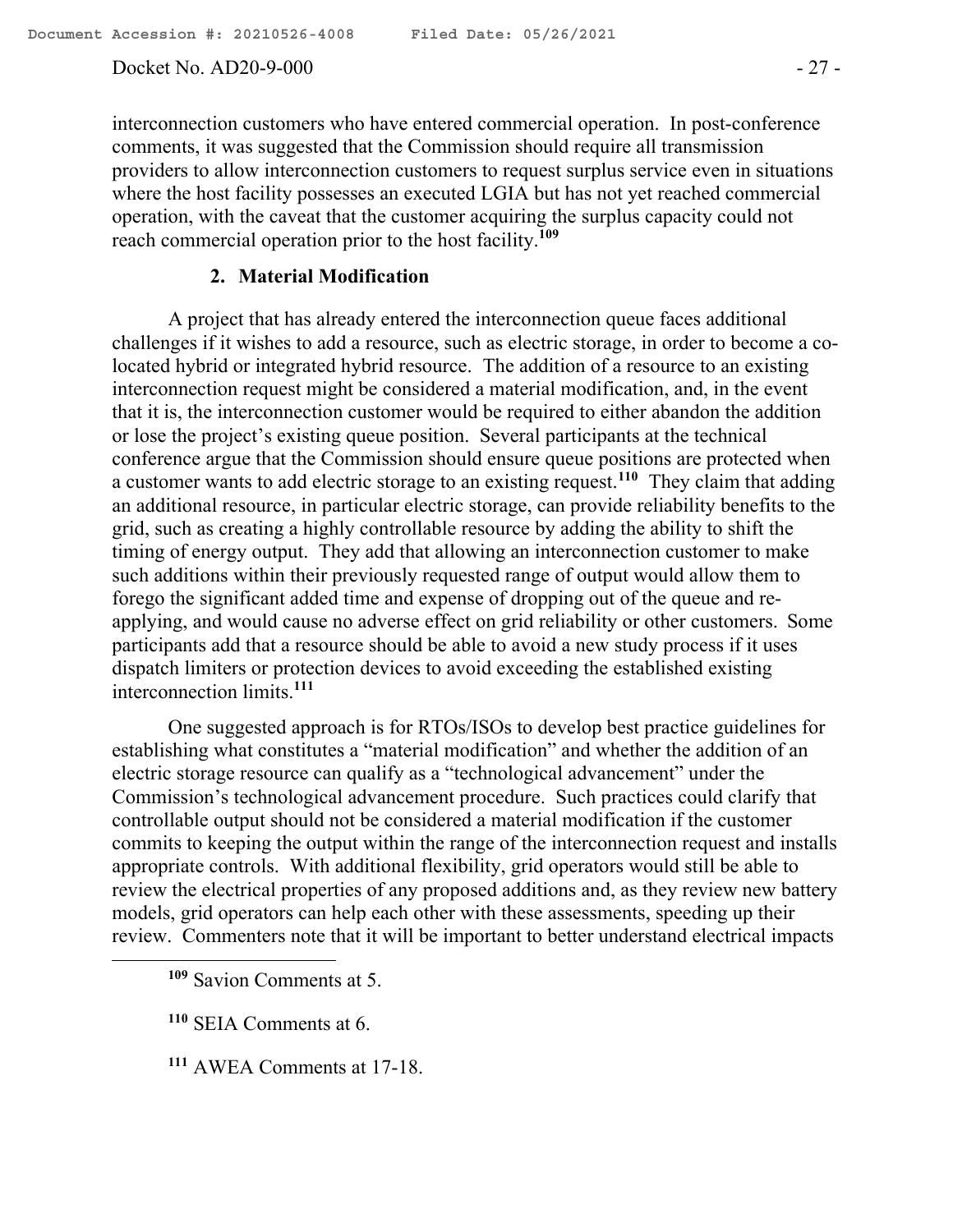#### Docket No. AD20-9-000 - 28 -

of different technologies for the purpose of determining material modification, and suggest that forums such as IEEE, the Energy Systems Integration Group, or Commission technical conferences could help.**<sup>112</sup>**

Finally, material modification considerations may arise when an interconnection customer chooses to change its configuration between self-charging and grid-charging. Generally, once an entity opts to enter the interconnection queue without grid charging, they are not permitted to change this election to grid charging without a new service request for grid charging. Conversely, Load Serving Entities (LSEs) can add grid charging capability to a co-located hybrid or integrated hybrid facility while avoiding reentry to the interconnection queue. In the cases where an LSE seeks to add grid charging to a co-located hybrid or integrated hybrid facility, the LSE can designate the storage component of the hybrid facility as system load and pursue grid charging via Network Integrated Transmission Service (NITS) under Section II of the *pro forma* Open Access Transmission Tariff (OATT). In some cases, this may give LSEs an advantage over independent generators in their ability to add grid charging to a co-located hybrid or integrated hybrid facility.**<sup>113</sup>**

## **3. Modeling Approaches**

In both the technical conference and post-conference comments, participants raise questions about how to appropriately model co-located hybrid or integrated hybrid resources for purposes of interconnection studies. Participants assert that because RTOs/ISOs currently model co-located hybrid or integrated hybrid resources as they do other resources, viewing them as separate components, without considering the actual operating characteristics of co-located hybrid or integrated hybrid resources and their actual impact on the transmission system, current modeling practices can lead to unnecessary and costly network upgrades. For example, one participant notes that "[c]urrently multiple ISOs study electric storage under worst case assumptions and assume that electric storage will charge during peak periods and discharge during light load periods. This can lead to exorbitant upgrade costs that make projects uneconomic."**<sup>114</sup>**

Commenters note that the conventional modeling approach generally does not reflect how a rational co-located hybrid or integrated hybrid resource owner would operate, as the resource owner would use the electric storage resource to control output in response to energy market price signals, which account for transmission congestion and

**<sup>112</sup>** *Id.* at 18-19.

 $\overline{\phantom{a}}$ 

**<sup>114</sup>** Enel Comments at 3.

**<sup>113</sup>** Savion Comments at 7.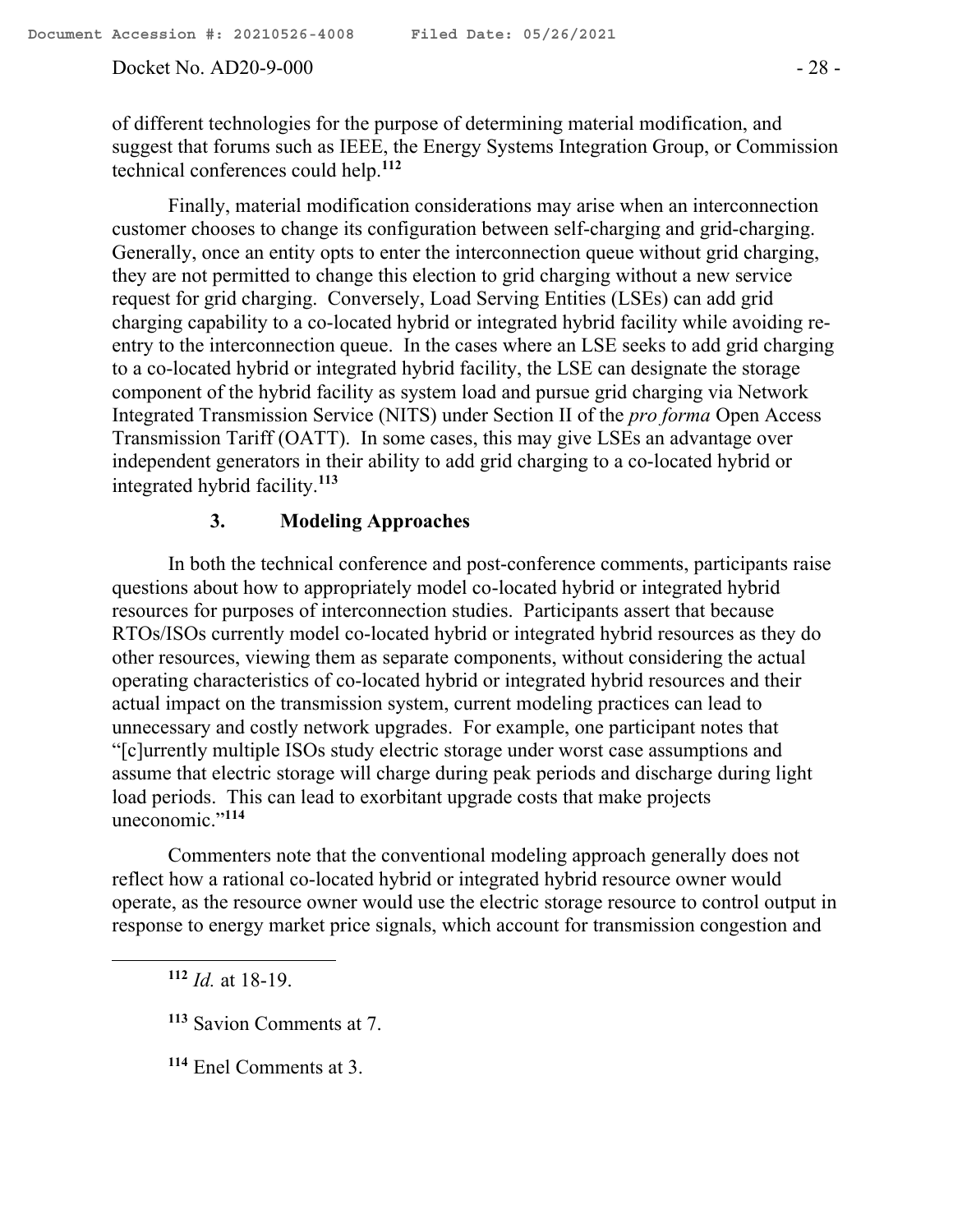#### Docket No. AD20-9-000 - 29 -

reflect the real-time value of injecting energy at that location.**<sup>115</sup>** Additionally, modern controller technology can limit an entire co-located hybrid or integrated hybrid resource's impact at the point of interconnection but many transmission providers' interconnection procedures are rigid and only study the full injection impact of the co-located hybrid or integrated hybrid resource instead of studying the likely injection of a co-located hybrid or integrated hybrid resource based on economics.**<sup>116</sup>** Another participant suggests that developers should be granted more flexibility and be allowed the option to agree to operational constraints, including limits on when they can charge and discharge, if they wish to avoid costly upgrades.<sup>117</sup>

Some transmission providers are using different modeling approaches tailored to their regions and customer needs, recognizing some modeling approaches are difficult to conduct. For example, PSE mentions that modeling the cumulative generation (net output) of co-controlled resources and the fully integrated control of integrated hybrid resources at the point of interconnection has been challenging. Currently, PSE combines separate controllers for co-located hybrid and integrated hybrid resources into a simplified model for interconnection studies, but PSE believes that there may be other approaches to this modeling issue. PSE also identifies challenges studying and integrating the management of changing conditions when co-located hybrid and integrated hybrid resources charge from the grid. As stated above, co-located hybrid and integrated hybrid resources charging from the grid may be required to file for interconnection as a load (e.g., line and load requests). Often the charging assumptions and characteristics for co-located hybrid and integrated hybrid resources evolve over time, which can result in area load impacts and increasingly complex studies when generation interconnection and charging as a load are studied. PSE notes a lack of clarity regarding the process for interconnection customers in non-organized markets that currently offer separate generator interconnection service, line and load service, and transmission service.**<sup>118</sup>**

Additionally, co-located hybrid and integrated hybrid interconnection customers have concerns about whether their projects will be modeled for interconnection purposes in a manner that accounts for the project's full capability. Ideally, the modeling of colocated hybrid and integrated hybrid resources should not limit the operation of integrated hybrid or co-located hybrid resources, and the assumptions should be based upon the actual operating criteria of the resource. The modeling parameters should be flexible

**<sup>115</sup>** AWEA Comments at 20.

**<sup>117</sup>** Enel Comments at 3.

 $\overline{a}$ 

**<sup>118</sup>** Speaker materials of Laura Hatfield at 3.

**<sup>116</sup>** Savion Comments at 7.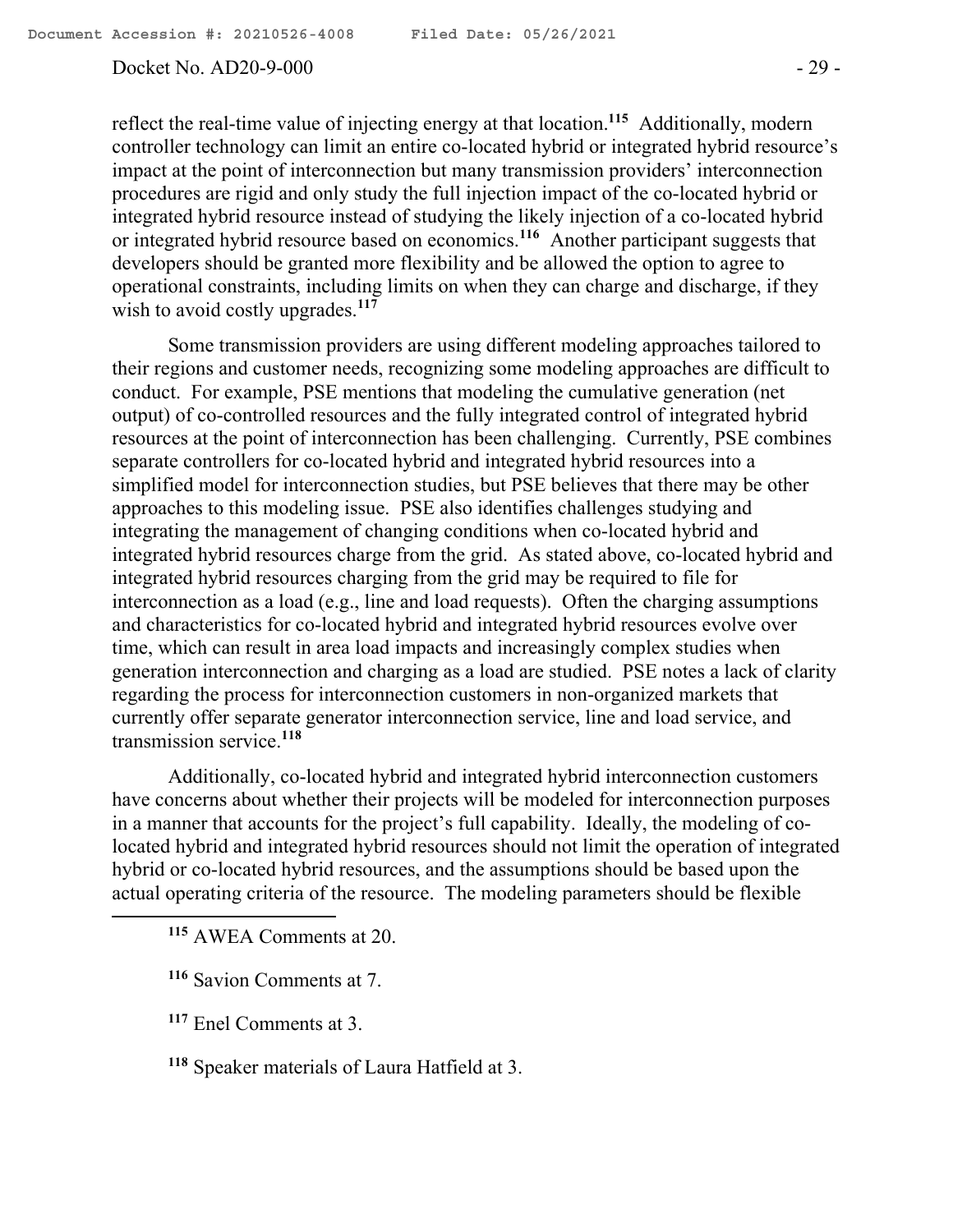Docket No. AD20-9-000 - 30 -

enough to accommodate management of the electric storage component's state-of-charge conducted by either the RTO/ISO or the resource owner or operator.**<sup>119</sup>**

RTOs/ISOs and other FERC-jurisdictional transmission providers may need to gain more experience with co-located hybrid and integrated hybrid resources' operation before determining if new modeling approaches are necessary, given the complexity of the varied operating modes of an integrated hybrid resource. Nevertheless, some commenters noted that a lack of integrated hybrid resource modeling currently is a barrier for interconnection of hybrid resources.**<sup>120</sup>**

## **C. Eligibility to Participate in Energy, Capacity, and Ancillary Service Markets**

While the specific dynamics may vary by RTO/ISO market, existing market rules limit co-located hybrid or integrated hybrid resources' ability to fully participate in energy, capacity, and ancillary services markets. For example, existing energy market rules may limit an integrated hybrid resource's ability to fully control its output or submit a single energy supply offer, and it may have limited flexibility while placing bids in real time.**<sup>121</sup>** Tariff provisions, such as duration requirements, may prevent co-located hybrid or integrated hybrid resources from providing ancillary services they are technically capable of providing. In other cases, unclear market rules for these technologies may distort the incentives of hybrid and co-located project developers and scheduling coordinators. For example, rules across RTOs/ISOs differ as to whether transmission service is needed by the resource owner if they choose to charge from the transmission or distribution system.**<sup>122</sup>** Additionally, it is unclear whether a co-located hybrid or integrated hybrid could still be considered a variable energy resource and have access to the dispatch provisions available to variable energy resources.**<sup>123</sup>** Finally, must-offer obligations and telemetry requirements for co-located hybrid or integrated hybrid resources in some RTOs/ISOs remain ambiguous.**<sup>124</sup>**

**<sup>119</sup>** AWEA Comments at 24-25.

**<sup>120</sup>** *Id.* at 20; Enel Comments at 6; Savion Comments at 5, 7.

**<sup>121</sup>** Gramlich Paper at 20.

**<sup>122</sup>** *Id.* at 17-23.

 $\overline{a}$ 

**<sup>123</sup>** AWEA White Paper at 4, 11; Gramlich Paper at 17-23; Tr. at 50 (Jason Burwen).

**<sup>124</sup>** Gramlich Paper at 20.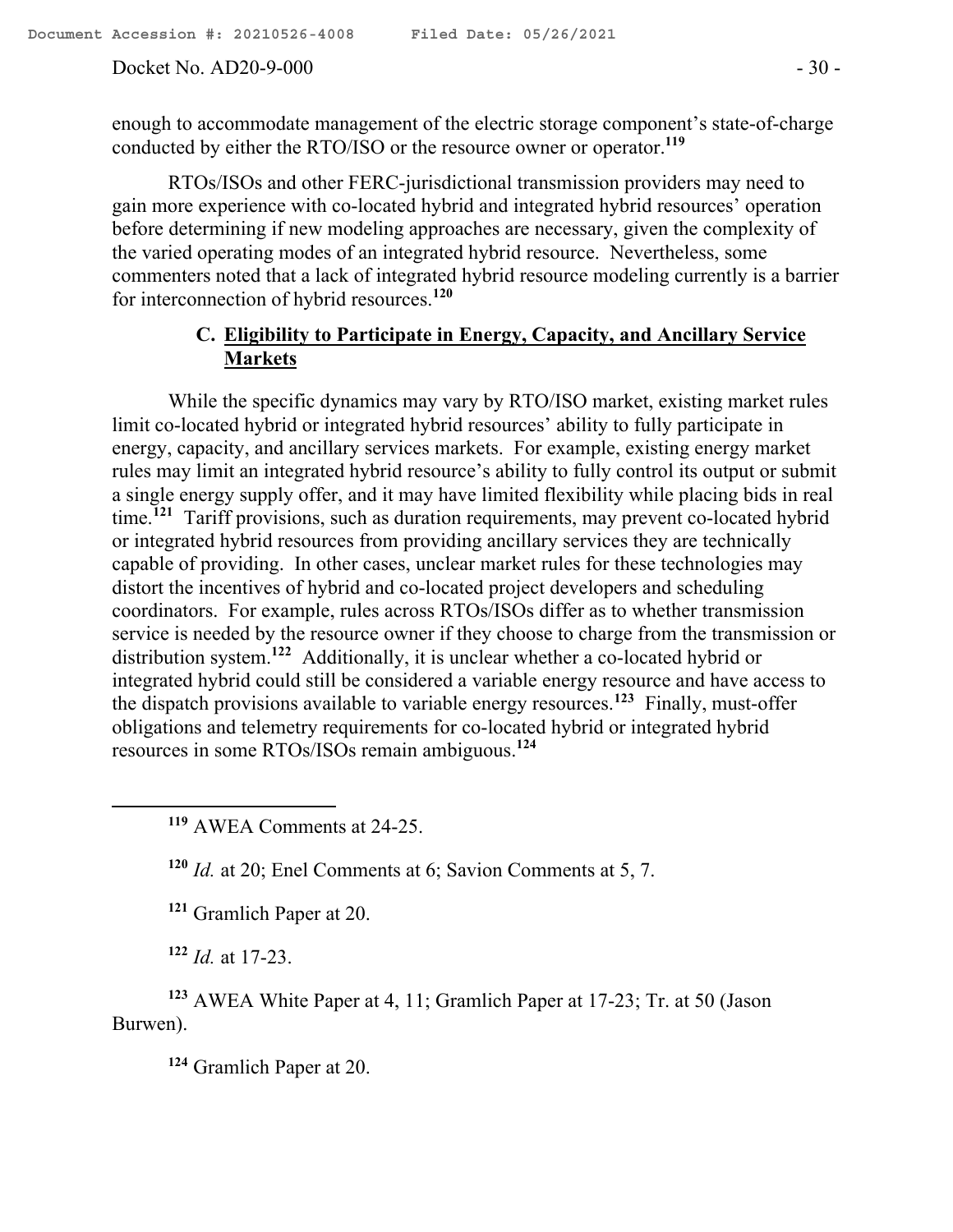Docket No. AD20-9-000 - 31 -

#### **1. Recognizing the Value that Hybrid Resources Can Provide**

The record in this proceeding indicates that integrated hybrid and co-located hybrid resources are likely to provide benefits within RTO/ISO markets because of their ability to facilitate the integration of variable energy resources, shift generation from lower priced periods to higher priced periods when the energy is more valuable to customers, and enhance technical performance and capability by increasing operational flexibility.**<sup>125</sup>** Nevertheless, while each RTO/ISO that submitted post-conference comments notes that co-located hybrid and integrated hybrid resources could currently participate in its markets in some form, current market rules may not always recognize the full value of co-located and integrated hybrid resources.

It has been suggested by commenters that neither RTO/ISO software nor market power mitigation rules can accurately represent the factors that co-located or integrated hybrid resources consider when they determine when to charge their storage components.**<sup>126</sup>** EPRI asserts that no RTO's/ISO's software presently allows co-located hybrid and integrated hybrid resources to be fully represented in the RTO/ISO securityconstrained unit commitment and economic dispatch models because absent a participation model, dispatch does not fully account for their integrated physical and operational characteristics.**<sup>127</sup>** EPRI notes that they do not recommend any participation model option over another. Indeed, EPRI suggests that, if the participation options are proven to be technically feasible, reliable and cost-effective, it could be useful for the RTOs/ISOs to allow various participation models so that asset owners have the option to choose the model that they use, subject to system reliability.**<sup>128</sup>** Similarly, AWEA states that current market power mitigation rules do not yet accurately reflect the opportunity costs that co-located hybrid or integrated hybrid resources face.**<sup>129</sup>**

## **2. Learning from Operational Experience**

In an effort to learn from operational experience, each RTO/ISO has begun to examine how integrated hybrid and co-located hybrid resources might already be participating in its market under current rules, as well as the ways in which the full market values of the resources may not yet have been realized. This process has been

**<sup>125</sup>** AWEA White Paper at 3.

 $126$  *Id.* at 4-5.

 $\overline{\phantom{a}}$ 

**<sup>127</sup>** EPRI Comments at 8-9.

**<sup>128</sup>** *Id.* at 10.

**<sup>129</sup>** AWEA White Paper at 11.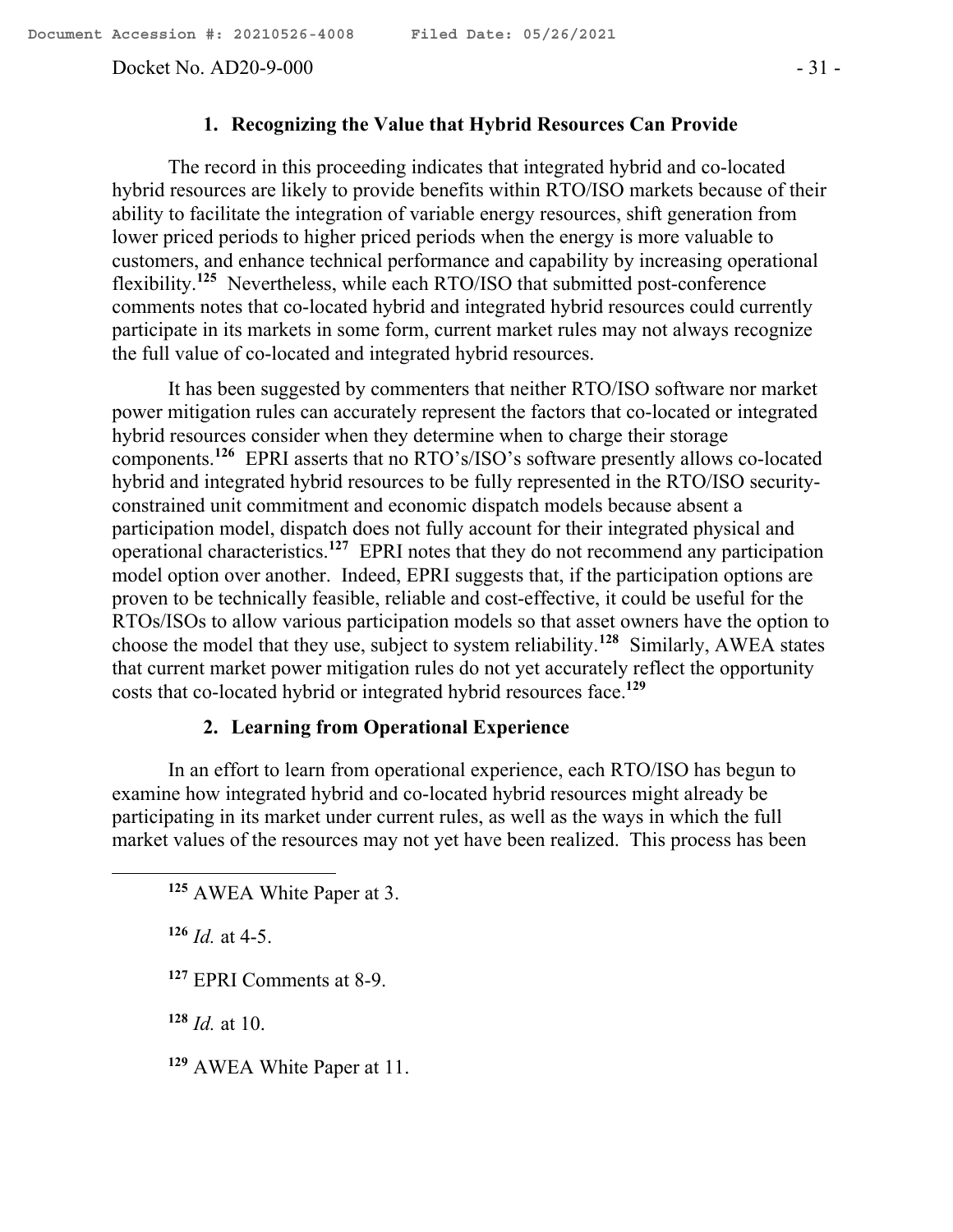$\overline{\phantom{a}}$ 

Docket No. AD20-9-000 - 32 -

augmented, at least in part, by Order No. 841, insofar as several RTOs/ISOs are considering whether integrated hybrid or co-located hybrid resources might be integrated into their electric storage resource participation models or whether they will require unique participation models for these resource types. During the technical conference, CAISO and PJM, in particular, state that they plan to study the operational data of existing integrated hybrid and co-located hybrid resources to learn from operational experience on their systems.<sup>130</sup> Along with NYISO and MISO, PJM also emphasize the importance of stakeholder discussions in its respective efforts.**<sup>131</sup>**

The RTOs/ISOs also raise several markets-related challenges during the technical conference and in post-conference comments. CAISO acknowledges that co-located hybrid and integrated hybrid resources may face challenges in following dispatch instructions—for example, due to diminished capacity in the variable energy resource or the battery's state of charge.**<sup>132</sup>** PJM expresses concern that it is unable to distinguish the behavior of the individual components of an integrated hybrid resource when the resource owner manages the operation of the resource. PJM indicates that this reduction in visibility could cause reduced situational awareness for grid operators.**<sup>133</sup>** NYISO observes that resources engaging in "price chasing" created concern in the stakeholder process. NYISO also observes that the ISO has the greatest amount of visibility of resources across its entire footprint to be able to monitor such activity.**<sup>134</sup>**

AWEA's white paper, based on examination of RTO/ISO stakeholder discussions, recommends that industry work toward five optimal outcomes concerning markets and

**<sup>130</sup>** Tr. 108-109 (Deb Levine); Tr. 132, 156-159 (Gabe Murtaugh); Tr. 170-171 (Andrew Levitt).

**<sup>131</sup>** Tr. 162 (Mike DeSocio); Tr. 59-60 (Noel Augustine); Tr. 124 (Andrew Levitt).

**<sup>132</sup>** CAISO Comments at 11. The Commission has since accepted CAISO's "Hybrid Resources Phase 2" filing, which clarifies that when an intermittent resource produces energy above its dispatch instruction because meteorological conditions differ from what was forecasted, and the co-located energy storage resource produces less energy than its dispatch instruction to ensure the combined resources' output does not exceed their shared interconnection service capacity, CAISO would not consider colocated resources as non-compliant (and the scheduling coordinator would not be required to report an outage). *Cal. Indep. Sys. Operator Corp*., Docket No. ER21-843- 000 (Mar. 9, 2021) (delegated order).

**<sup>133</sup>** PJM Comments at 4.

**<sup>134</sup>** Tr. 162 (Mike DeSocio).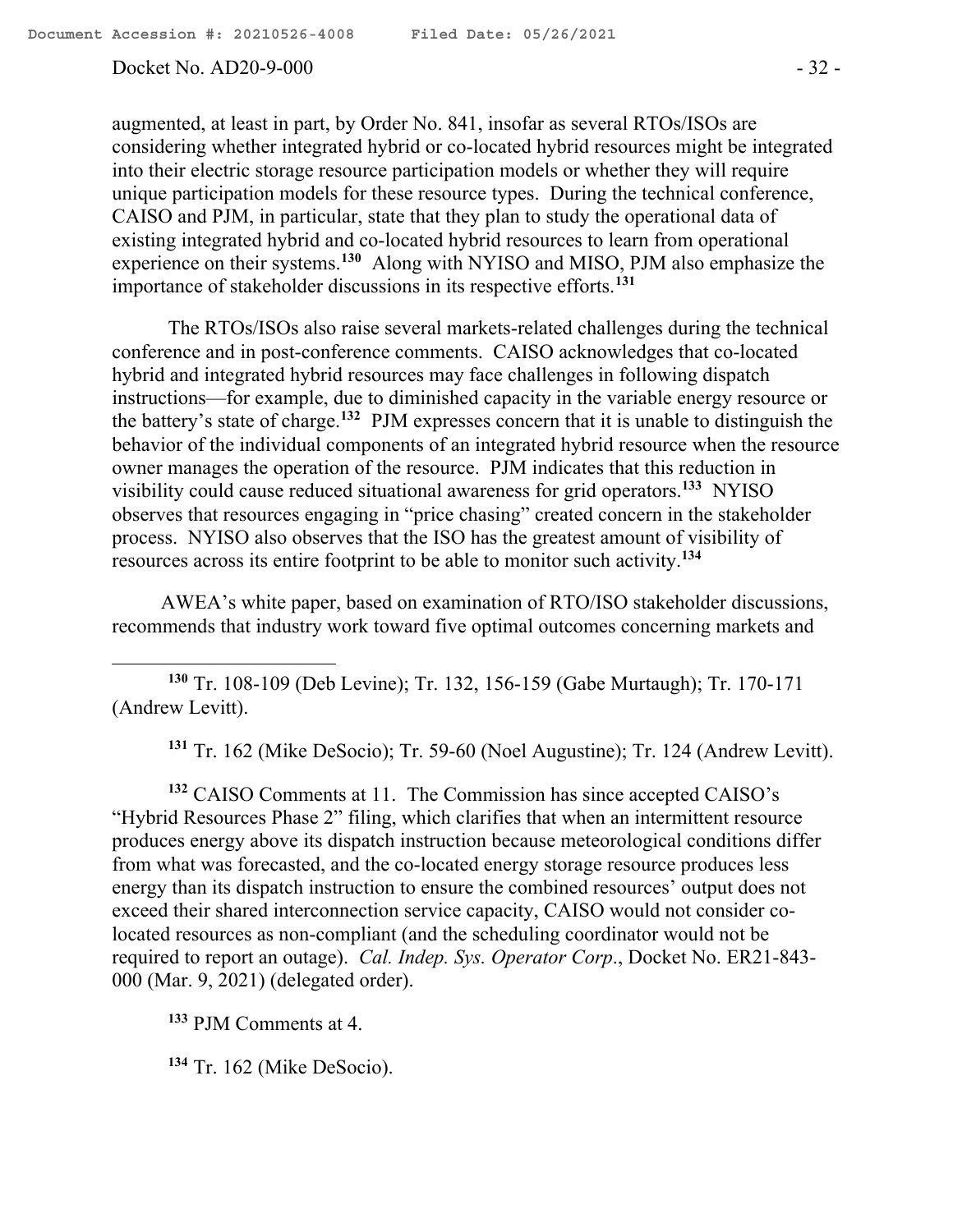#### Docket No. AD20-9-000 - 33 -

market power mitigation.**<sup>135</sup>** First, where applicable, RTOs/ISOs should work with hybrid resource owners and other relevant stakeholders to develop standardized approaches to accurately account for the opportunity costs of these resources.**<sup>136</sup>** Second, RTO/ISO must-offer requirements for integrated hybrid and co-located resources should be clearly defined and reflective of the resources' unique physical parameters and operating characteristics.**<sup>137</sup>** Third, where desirable, hybrid resources should have the option to submit a single energy supply offer. **138** Fourth, RTOs/ISOs should clearly define under which conditions hybrid resources with variable energy resource components can retain some or all of the energy supply offer options available to standalone intermittent resources.**<sup>139</sup>** And finally, while hybrid level component telemetry can aid in the respective RTO's/ISO's situational awareness, the hybrid resource owner should maintain full operational control over its resource's respective components.**<sup>140</sup>**

## **D. Capacity Valuation**

Determining the proper capacity accreditation**<sup>141</sup>** for co-located hybrid and integrated hybrid resources may be a challenge because current capacity valuation methodologies may not adequately capture the value of a co-located hybrid and integrated hybrid resource. However, there is not sufficient data available to determine the best way to address this question.**<sup>142</sup>** Commenters note that, as an initial approximation of the capacity value of these resources, it is possible to use a sum of the

**<sup>136</sup>** *Id.* at 5, 23.

 $\overline{\phantom{a}}$ 

- **<sup>137</sup>** *Id.* at 5, 24.
- **<sup>138</sup>** *Id.* at 4, 10, 25.
- **<sup>139</sup>** *Id.* at 4, 11, 25.
- **<sup>140</sup>** *Id.* at 4, 25.

**<sup>141</sup>** For purposes of this section, "capacity accreditation" refers to the calculation of capacity value of a resource.

**<sup>142</sup>** For example, it is unclear whether the appropriate capacity value of a hybrid resource is simply the sum of the capacity value of the constituent resources, or whether the capacity value is greater than the sum of the individual components; see AWEA Comment at 33, which notes that the best capacity valuation method is still an "open question."

**<sup>135</sup>** AWEA White Paper at 25.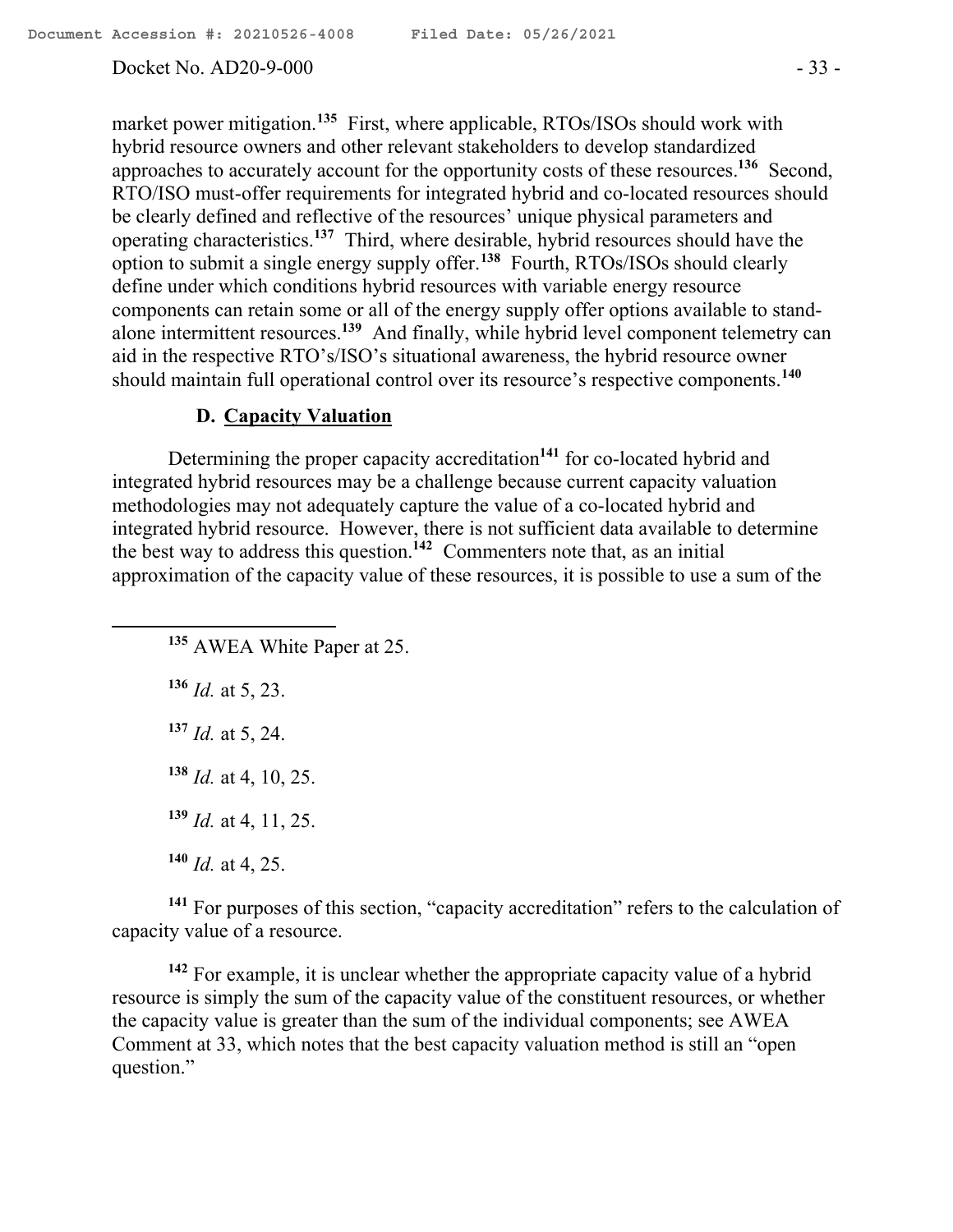#### Docket No. AD20-9-000 - 34 -

component parts of the resource.**<sup>143</sup>** However, EPRI notes that its research suggests that the addition of storage to solar or wind materially changes the capacity value of the hybrid resource.**<sup>144</sup>** Regardless, some commenters, such as MISO, note that they believe that existing methods of capacity valuation can accommodate co-located hybrid and integrated hybrid resources in the near term, explaining that once verifiable performance data is available, new methods based on operational experience may be developed.**<sup>145</sup>**

Other commenters note that while it will be important to develop more accurate methods for capacity valuation, it will be important that the capacity value does not change suddenly.**<sup>146</sup>** Commenters suggest that any method of capacity valuation for these resources should be clear, equitable, and recognize the full reliability value of the resource.<sup>147</sup> Commenters note that one potential benefit of an integrated hybrid resource is that it may present to the RTO/ISO as non-intermittent because the storage component of the resource can firm up the variable energy resource component, such as solar or wind. Commenters assert that participating in the markets as non-intermittent should increase the resource's capacity value because intermittent resources are de-rated significantly in capacity calculations.**<sup>148</sup>**

One method for determining capacity value is called the ELCC. CAISO, PJM, and ISO-NE are in various stages of exploring its use to better address capacity valuation for hybrid resources. Others, such as MISO, use ELCC for other classes of resources, such as wind resources.**<sup>149</sup>** While several RTOs/ISOs, such as MISO,**<sup>150</sup>** note that they need more experience with co-located hybrid resources and integrated hybrid resources before it is appropriate to develop an alternative to the current method of capacity accreditation, others, such as CAISO, PJM, and ISO-NE, have determined that applying ELCC may be appropriate in this context. In general terms, the ELCC provides "a measurement of that resource's ability to produce energy when the grid is most likely to

- **<sup>143</sup>** ACORE Comments at 5.
- **<sup>144</sup>** EPRI Comments at 17.
- **<sup>145</sup>** MISO Comments at 16.
- **<sup>146</sup>** R Street Comments at 6.
- **<sup>147</sup>** AWEA Comments at 33.
- **<sup>148</sup>** Enel Comments at 3.
- **<sup>149</sup>** MISO Comments at 14.
- **<sup>150</sup>** *Id.* at 17.

 $\overline{\phantom{a}}$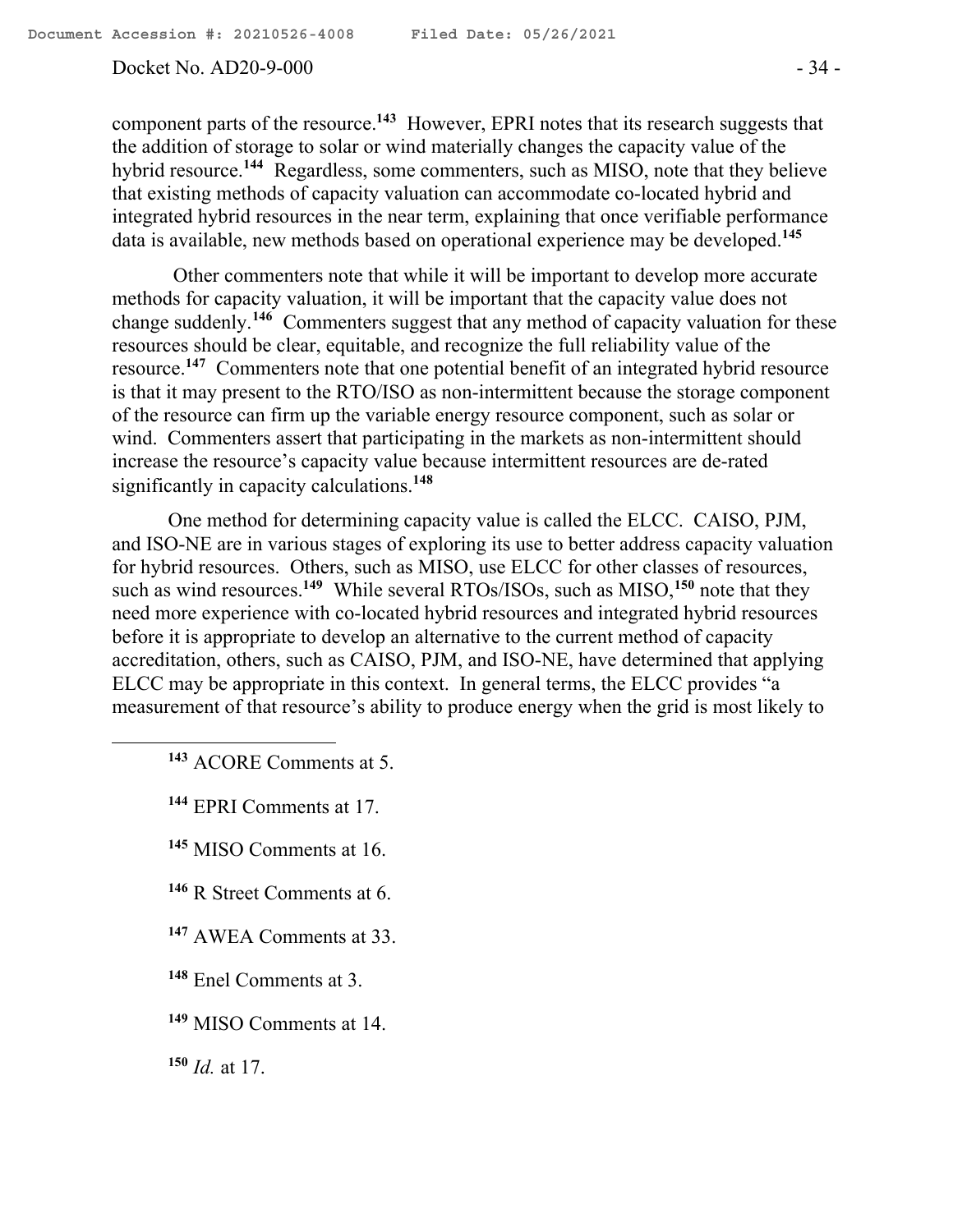#### Docket No. AD20-9-000 - 35 -

experience electricity shortfalls."<sup>151</sup> This approach is typically expressed as a percentage of the resource's capacity, and requires probabilistic grid modeling.**<sup>152</sup>** ELCC is dynamic because it represents a "property of a portfolio of resources, not of individual resources themselves."**<sup>153</sup>** Resources interact with each other in increasingly complex ways, which affect their overall ability to provide capacity when most needed.

As noted above, PJM is undertaking a capacity valuation initiative, which includes co-located hybrid and integrated hybrid resources, and ISO-NE expects to have preliminary ELCC data for co-located hybrid and integrated hybrid resources in 2021, which it will use for further evaluation of its capacity valuation methods. CAISO is the furthest along in addressing capacity valuation. In June 2020, as part of a California Public Utility Commission (CPUC) proceeding, a California administrative law judge issued a decision proposing to use an ELCC valuation method as part of the on-going colocated hybrid and integrated hybrid resources proceeding undertaken by CAISO.**<sup>154</sup>** The ELCC approach would be part of California's Resource Adequacy program, which is its version of a capacity product.

Since CAISO is the furthest along in its capacity valuation initiative, it may allow for stakeholders from other RTOs/ISOs to identify possible approaches to capacity valuation. While the ELCC method was ultimately proposed for use by a judge, stakeholders in CAISO also suggested that additional methodologies may be needed in the future that distinguish between different types of co-located hybrid and integrated hybrid resources. In particular, CAISO stakeholders felt that whether an integrated hybrid or co-located hybrid resource was using the federal Investment Tax Credit would affect its capacity calculation.**<sup>155</sup>** CAISO stakeholders also asserted that whether a resource is integrated hybrid or co-located hybrid should not affect its capacity

**<sup>152</sup>** *Id.*

l

**<sup>153</sup>** Utility Dive, *Adding it All Up: Counting the Capacity Contribution of Variable and Duration Limited Resources* (Sep. 10, 2020), https://www.utilitydive.com/news/adding-it-all-up-counting-the-capacity-contribution-ofvariable-and-durati/584843/.

**<sup>154</sup>** CPUC, Proposed Decision of Administrative Law Judge Ali Chiv, Rulemaking 19-11-009, June 25, 2020, at 29.

**<sup>155</sup>** AWEA White Paper at 13.

**<sup>151</sup>** Mark Specht, *ELCC Explained: the Critical Renewable Energy Concept You Have Never Heard Of* (Oct. 12, 2020), https://blog.ucsusa.org/mark-specht/elccexplained-the-critical-renewable-energy-concept-youve-never-heard-of.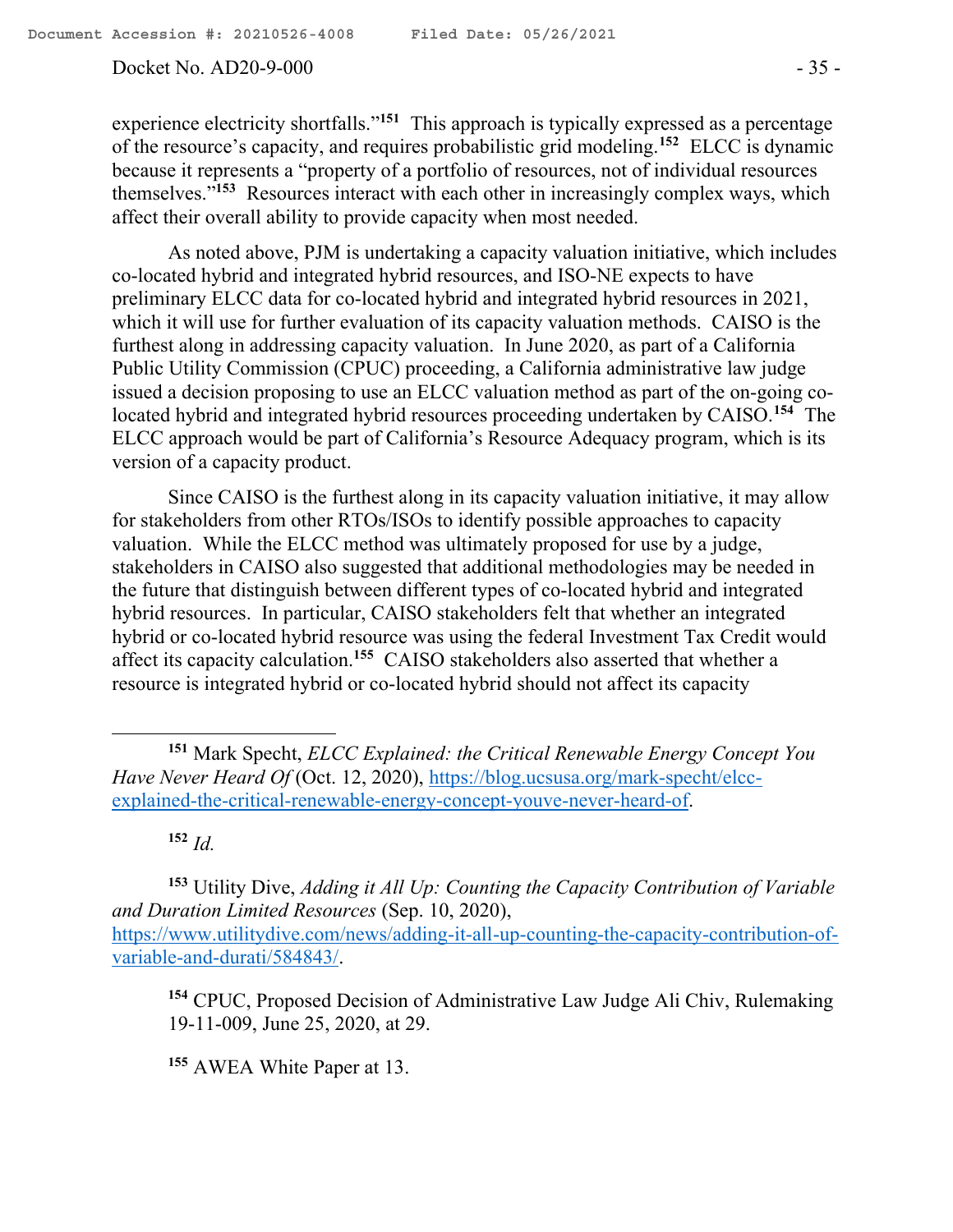Docket No. AD20-9-000 - 36 -

calculation.**<sup>156</sup>** While the CPUC decision proposed to use ELCC, it also reviewed other approaches, including a "greater of" approach, an "additive" approach, and an "exceedance approach."**<sup>157</sup>** EPRI also noted that approaches ranging from derating methodologies to detailed simulation techniques which capture risk on an hourly basis can also be used.**<sup>158</sup>**

There is no current consensus about the best way to model capacity accreditation for co-located hybrid or integrated hybrid resources, other than the fact that the current methods are unlikely to reflect these resources' full value, and it will take further operational experience to determine the best methods.

## **XI. Conclusion**

The rate of growth of co-located hybrid and integrated hybrid resources has accelerated over the past several years. RTOs/ISOs have begun to make changes to their wholesale electric markets, including market rules to accommodate such increases. Transmission providers in both RTO/ISO and non-RTO/ISO regions have begun to examine interconnection processes to accommodate the increase of such resources. However, given the fast pace of change, much remains to be addressed. As RTOs/ISOs and transmission providers gain additional experience with hybrid resources, they will be better able to address issues including a potential need to modify interconnection rules, modeling approaches in interconnection and reliability models, market participation rules such as bidding and modeling, and capacity valuation methods.

**<sup>156</sup>** *Id.* at 13.

 $\overline{a}$ 

**<sup>157</sup>** *Id.* at 13-15; *see also* CAISO Track 2 Proposals, February 21, 2020 in CPUC Rulemaking 19-11-009, at 8 (defining "greater of" approach); SCE comments in CPUC Hybrid Rulemaking, October 14, 2019 (defining "additive" approach); CAISO, *Track 2 Proposals CPUC Rulemaking 19-11-009* at 8 (Feb. 20, 2020), http://www.caiso.com/Documents/Feb21-2020-ResourceAdequacy-Track2-Proposals-R19-11-009.pdf (defining "exceedance" approach).

**<sup>158</sup>** EPRI Comments at 15.